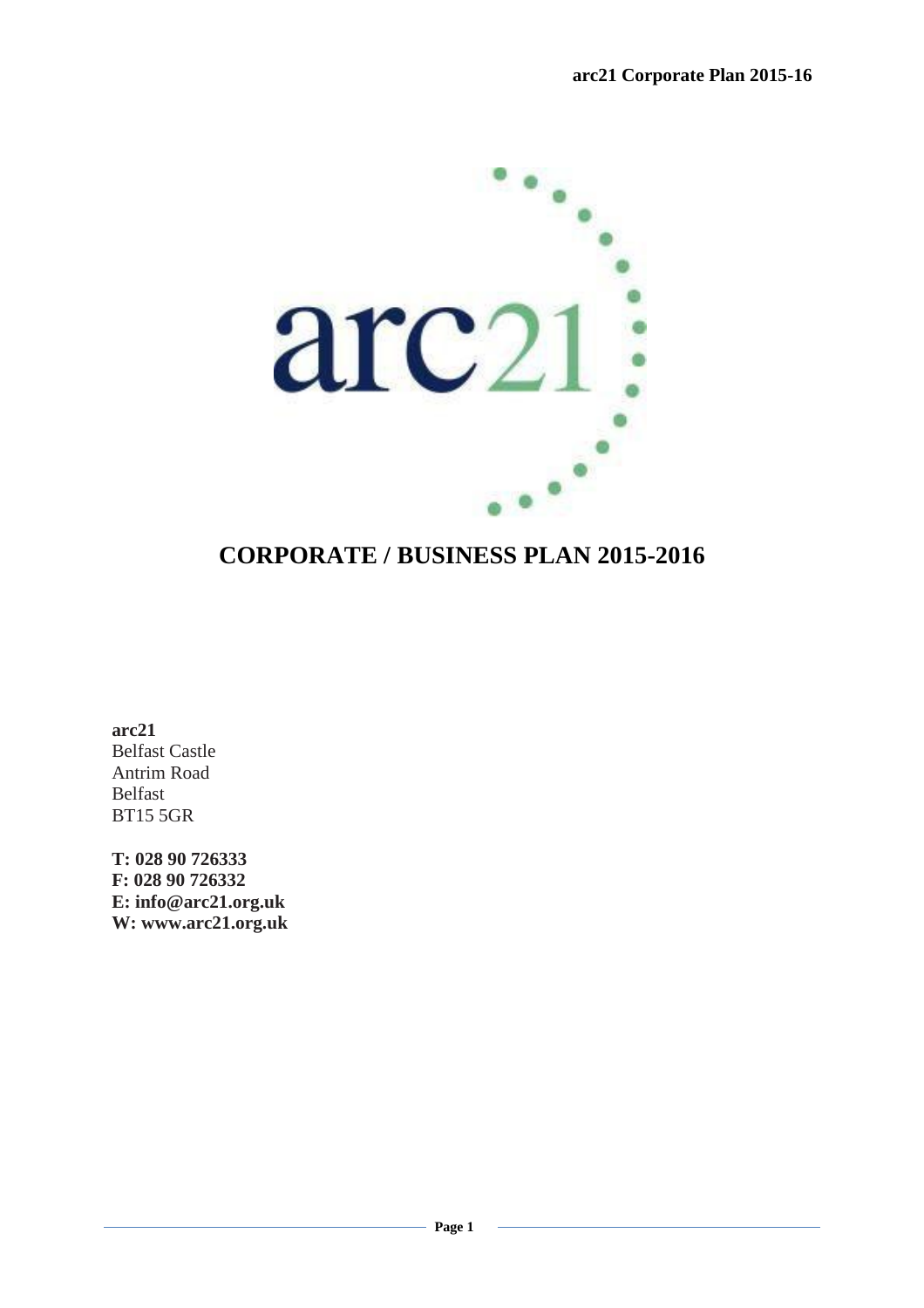# **Foreword**

This is our fourth Corporate Plan and its development is informed by engagement involving elected members, arc21 officers and other stakeholders. It continues to have at its heart the core roles of partnership working, engagement and consensus building for delivering the components necessary for successful public sector collaboration.

The original 11 Participant Councils have been replaced by 6 new Councils who have approved the formal arrangements, the Terms of Agreement, under which they will operate with arc21 and each other within the new Local Government structures. Allied to this is the prospective forthcoming consideration by the new Councils, in collaboration with Central Government, on the future for regional or sub-regional waste management arrangements that may impact on arc21 as an organisation.

As a consequence, and pending such a potential review, this Corporate Plan has been developed for an initial one year period, focusing on the key operational issues that will be addressed in the year to March 2016. This is intended to allow time for the new Council structures and the new Joint Committee arrangements to become effective and leave the widest scope for a longer term strategy to emerge after consideration of the relevant issues by Councils.

It is important that we continue to maintain progress and do so in what is widely accepted as being a particularly demanding period for all. During the term of this Corporate Plan, we will be witnessing the transition and implementation of new administrative arrangements for the public sector as the local government landscape transforms.

Notwithstanding any developments that may emerge, the past and current work being undertaken by arc21 provides a solid foundation upon which to build. Accordingly, this plan constitutes a blueprint for progress towards greater effectiveness and efficiency in managing our waste in a more sustainable way in line with a circular economy and I would commend it to all our Councils, stakeholders, partners and other interested parties.

Councillor Garth Craig Chair of the Joint Committee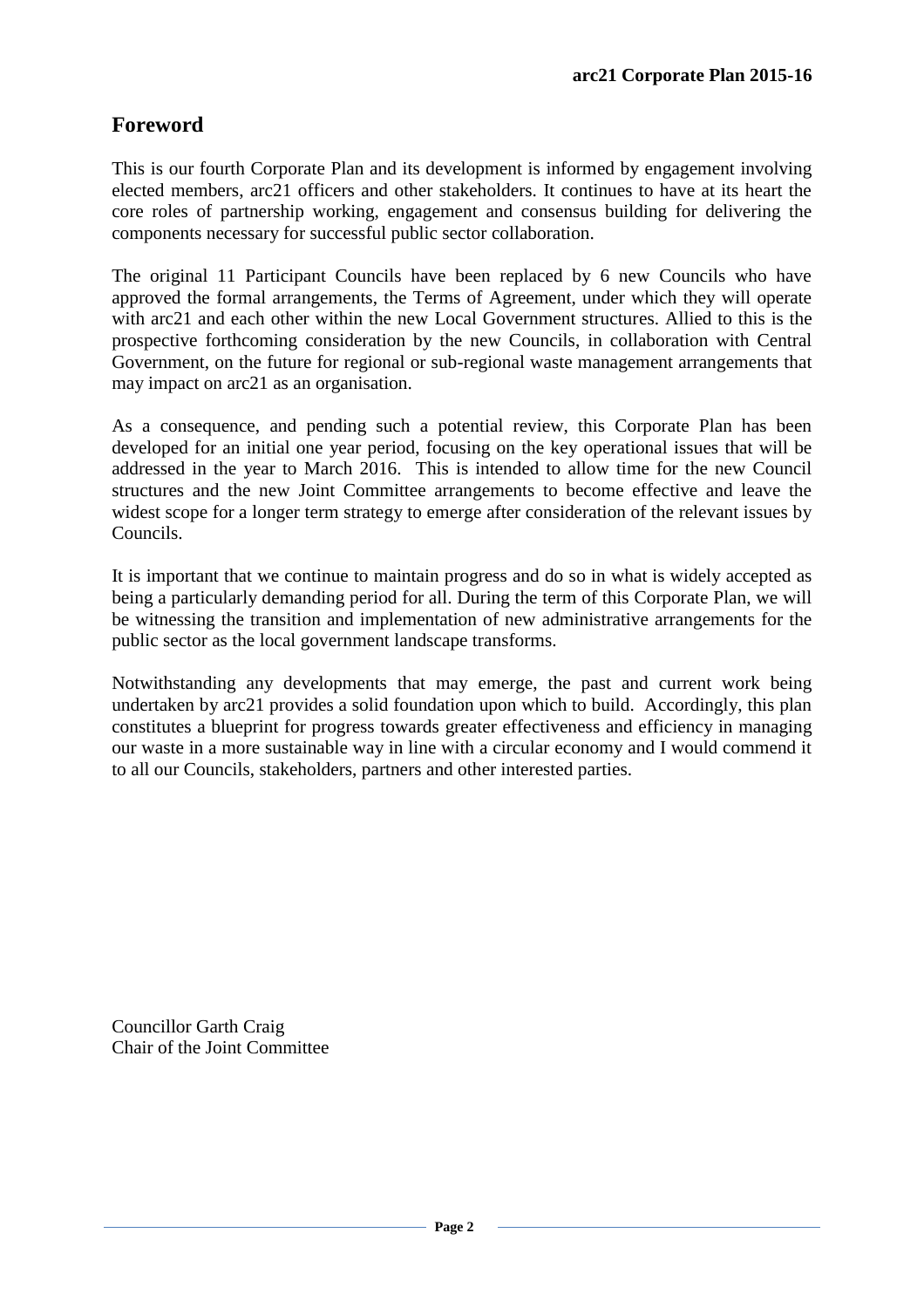# **Introduction**

As explained by the Chair in the Foreword, this Corporate Plan is for an initial one year period, from April 2015 to March 2016.

My focus, therefore, in this year is on ensuring that the key operational issues impacting on our Waste Management Plan, developing a network of infrastructure which will minimise landfill through recycling, composting and finally energy recovery, continues uninterrupted.

The move away from waste management to the Circular Economy and resource efficiency continues. We are now firmly in an era of life cycle analysis, climate change and carbon accounting with the treatment of waste being more strongly linked to other areas such as resource security, economy and energy.

At the core of our current Waste Management Plan is the procurement of waste infrastructure contracts and the operational management of those contracts when procured.

The plans for the development of infrastructure to treat organic waste should be completed this year and, in respect of the treatment of residual waste, the procurement of the final strand of infrastructure development is well progressed and is scheduled to be completed within the next two years.

In particular, the residual waste treatment project represents the highest value capital project that Local Government in Northern Ireland has handled to date and its strategic significance is evident to all our stakeholders.

These two projects will not only create hundreds of jobs during construction and subsequent operation of the facilities but the Energy from Waste plant being developed to treat residual waste could also act as a stimulus for further investment to take advantage of the heat it will produce.

We will be continuing to work closely in partnership with various stakeholders to enable this potential to be realised.

Our message to policy makers is that the strategy process should be a consolidation of the current direction of travel. This will reinforce the plans initiated by arc21 over a decade ago.

This Corporate Plan incorporates a flexible perspective to take account of not just an ever changing environment but one where the rate of change is likely to be greater, not least through the Review of Public Administration and a changing strategic context.

John Quinn Chief Executive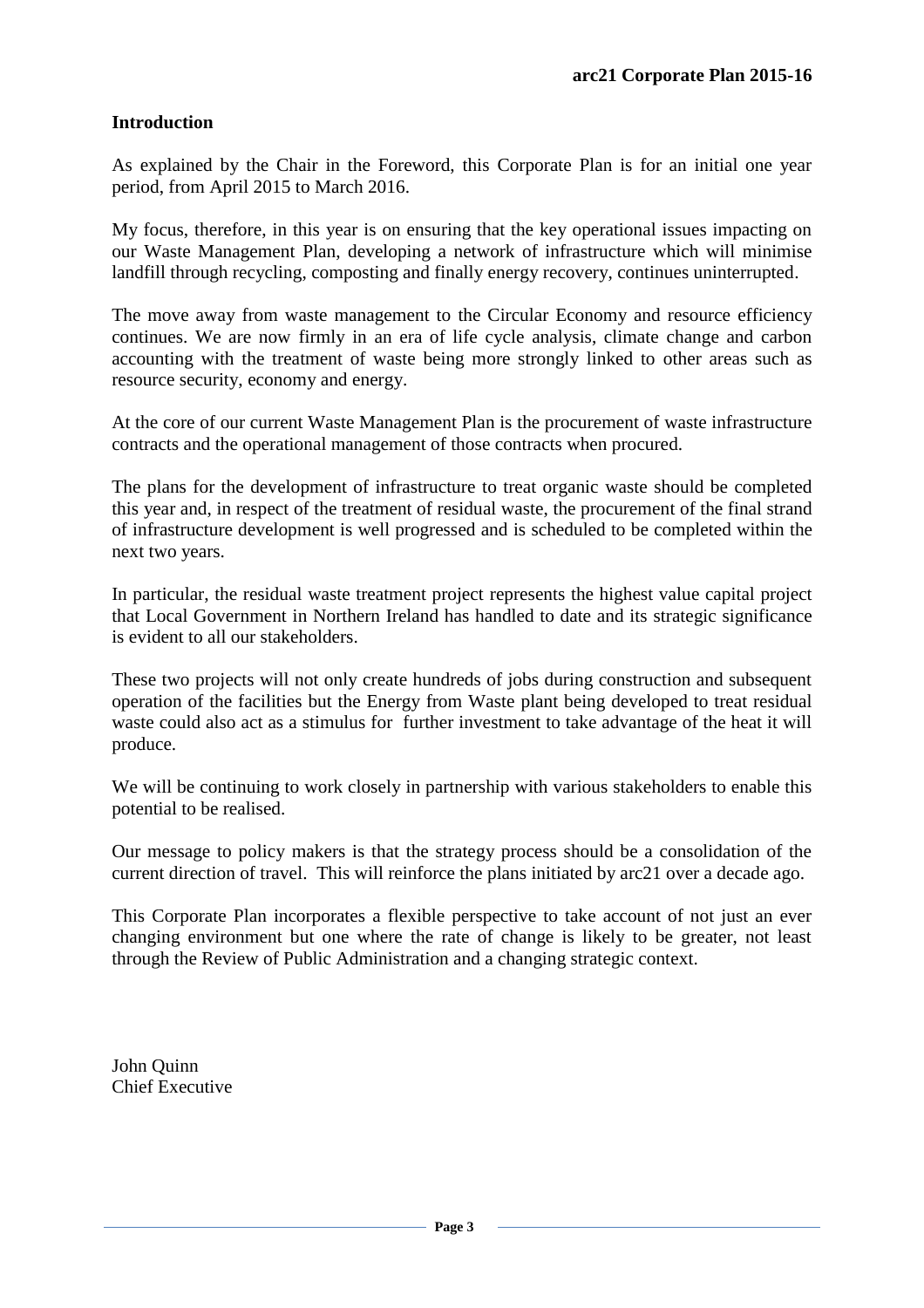# **About the Corporate Plan 2015-2016**

The Corporate Plan sets out what we at arc21 must do - within the means available to us - in order to meet the expectations of our stakeholders. In developing the plan we have consulted widely as we move into a new planning period. Engaging with key stakeholders was central to the development of this plan.

Based on what we have learnt (and there was a good deal of common ground) the plan commits the organisation to 11 specific objectives and a series of initiatives and performance targets within a timetable that covers a one year period from April 2015 to March 2016.

There is some flexibility to allow for unforeseen events, however we will direct the use of our resources in pursuit of the strategic objectives and priorities for action, which are set out in this document.

#### **Strategy at a Glance**

The strategy is illustrated in graphical form below:

|                                                                                                                                                                                                                                                                                                                                                              | <b>Mission</b><br>Working with our partners to prevent, recover and dispose of waste |                              |  |  |  |
|--------------------------------------------------------------------------------------------------------------------------------------------------------------------------------------------------------------------------------------------------------------------------------------------------------------------------------------------------------------|--------------------------------------------------------------------------------------|------------------------------|--|--|--|
| <b>Values</b><br>Integrity<br>Sustainability<br>Public Interest<br>Excellence                                                                                                                                                                                                                                                                                |                                                                                      |                              |  |  |  |
| <b>The Vision</b><br>Shift in mind-set towards considering waste as a resource<br>Progress towards zero landfill<br>Modern, sustainable infrastructure<br>Community actively engaged in waste recovery<br>Harmonised waste policies and practices<br>Excellent services and facilities and satisfied customers<br>A waste disposal authority model for arc21 |                                                                                      |                              |  |  |  |
| <b>Our Strategy</b>                                                                                                                                                                                                                                                                                                                                          |                                                                                      |                              |  |  |  |
|                                                                                                                                                                                                                                                                                                                                                              | <b>Serving Community and Stakeholders</b>                                            |                              |  |  |  |
| <b>Managing Resources</b>                                                                                                                                                                                                                                                                                                                                    | <b>Improving Processes</b>                                                           | <b>Learning &amp; Growth</b> |  |  |  |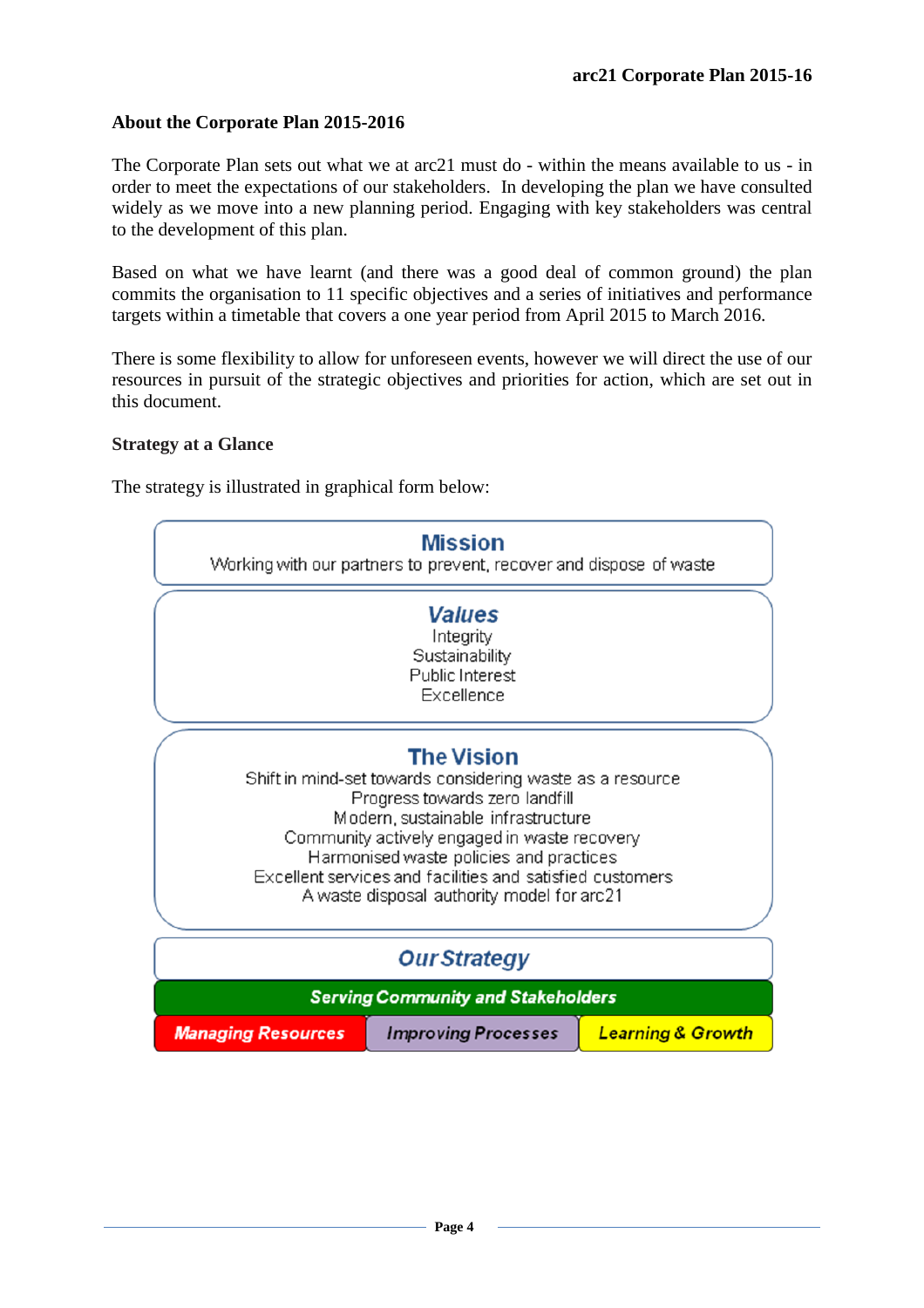# **Mission, Values and Vision**

We are quite clear that our mission is about sustainable waste management with a focus on what needs to be done to make this happen and leading to measurable public benefit and value derived from recovery, reuse and recycling. In serving our Councils, we serve also the wider community that makes up the eastern region. We have attempted to capture this in the following statement of mission.

Our mission is:

# *"Working with our partners to prevent, recover and dispose of waste."*

In pursuing our mission arc21 has adopted four fundamental *core values* (see Table 1 below) that will be evident in everything Members, staff and stakeholders do on behalf of arc21. These are guiding principles that permeate every decision we make and everything we do.

| <b>Values</b>          | <b>Our Commitment</b>                                                                                                                                                                    |
|------------------------|------------------------------------------------------------------------------------------------------------------------------------------------------------------------------------------|
| Integrity              | We will be accountable and trustworthy in how we exercise our<br>responsibilities. We will treat our staff and stakeholders with<br>respect and we will act in a fair and equitable way. |
| Sustainability         | We will take into account the social, economic and environmental<br>consequences of what we do and how we do it.                                                                         |
| <b>Public Interest</b> | We will seek to make decisions with value for money and the best<br>interests of the general public in mind.                                                                             |
| Excellence             | We will provide the highest quality of services possible within the<br>resources available to us and we will continuously strive to<br>improve.                                          |

#### *Table 1: arc21 Core Values*

# **Vision for arc21**

We are committed to working in partnership with others to ensure that the community we serve has access to exemplar waste management processes. In an ideal world we would hope to transform to a waste disposal authority model of governance for arc21 in line with our policy position and we will continue to argue the case for this because we believe that it is in the public interest and will offer the most effective, sustainable and efficient way of managing our waste.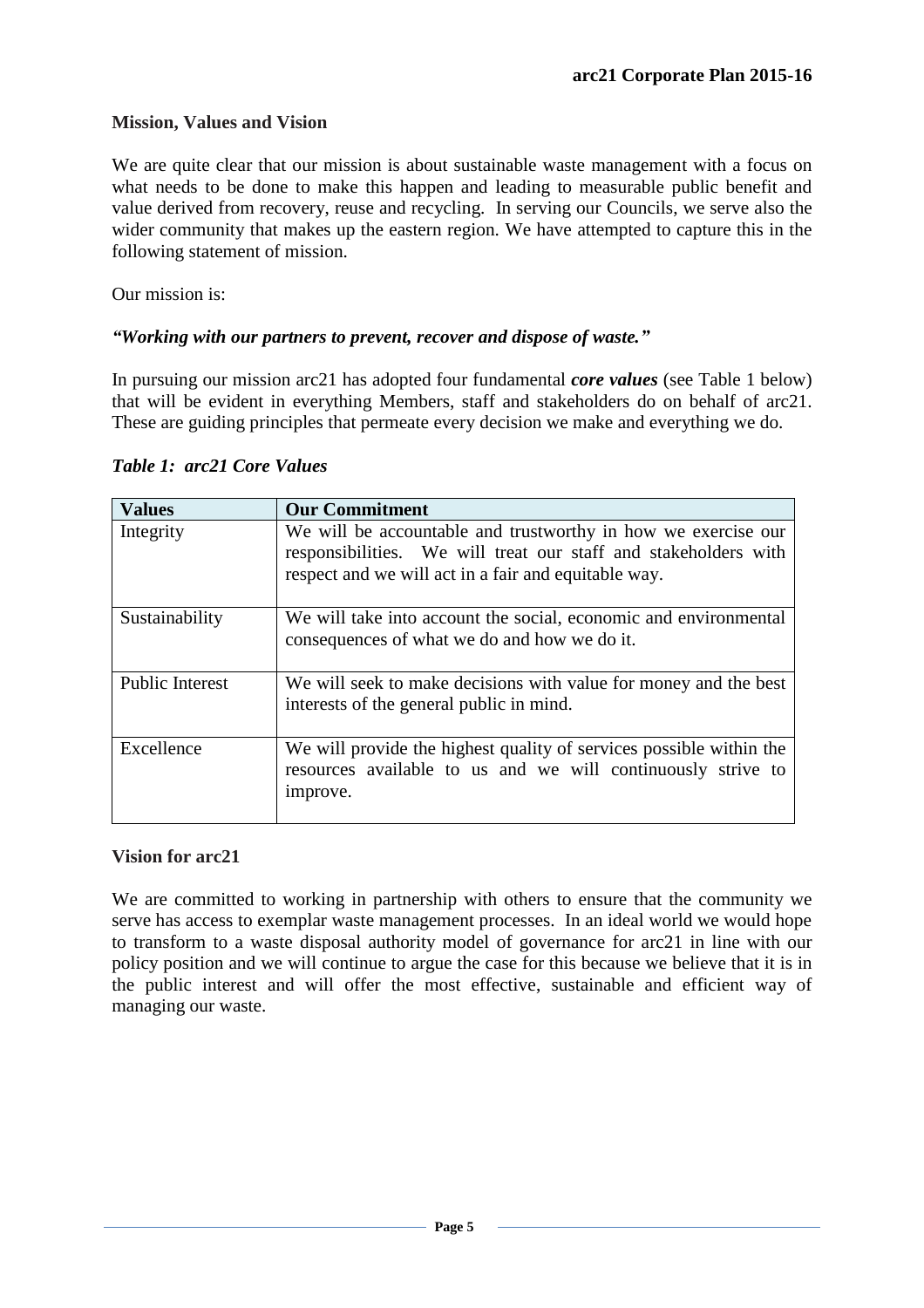In pursuing our plan we will work to realise our vision for:

- A shift in mind-set towards considering the circular economy and waste as a resource;
- Continuous progress towards minimising waste to landfill and momentum towards a zero target;
- A modern, sustainable infrastructure enabling the community to recover waste, taking into account social, environmental and economic impacts;
- A community actively engaged in waste recovery activities;
- Harmonisation of waste policies and practices;
- Excellent services, offering value for money to satisfied customers; and
- A waste disposal authority model for arc21.

# **Strategic Context: Issues and Challenges Going Forward**

Our corporate plan, if it is to be taken as credible and real, must take account of the circular economy, the social, economic and environmental change that is happening out there in the marketplace and in our communities. The following section highlights some of the main issues and challenges that we believe arc21 will face over the next year to March 2016.

Economic Recovery Reports are emerging that suggests that the economy is beginning to show some signs of recovery.

> However there will continue to be pressure on Councils and Central Government to keep rates and charges as low as possible and therefore any plans that require additional expenditure will need to be carefully justified.

> There will be financial pressures on both businesses and individuals. This will add to the pressure to keep costs low and potentially limit the scope for development of services.

> There has been a well established link between the state of the economy and waste arisings. It is interesting to note that Council municipal waste arisings for 2013-2014 have shown an increase for the first time since the onset of the recession.

**Modernisation** and Reform The Review of Public Administration has brought about the most significant change in the local government sector in Northern Ireland since 1972.

> Numerically, the 26 Councils will become 11 with 6 of these new Councils being the Constituent Councils of arc21.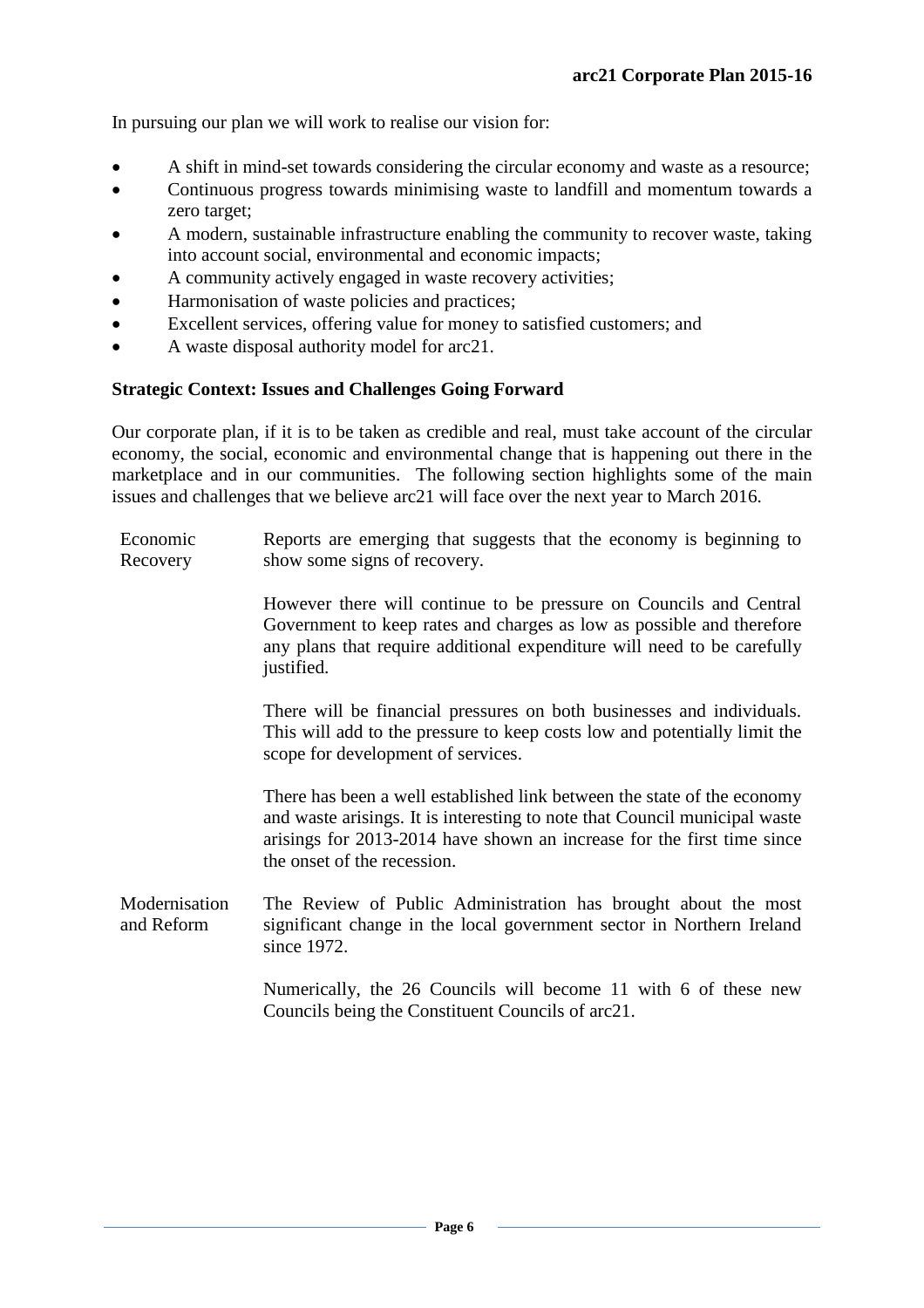**Resource** Efficiency To realise the inherent value in the materials we currently throw away it is important to have the right infrastructure network in place to maximise the benefits that come with being a highly resource efficient 'recycling society' providing a strong support mechanism for the circular economy.

> The European Commission is currently considering a revised circular economy policy package that may impact on Councils in the medium to longer term.

- Waste and Energy Sectors Over the coming years there is likely be an increased recognition of the contribution to energy security and renewable fuels that the waste sector can contribute. In Northern Ireland there are some policy integration challenges to overcome and arc21 will have to provide a strong voice, and an evidence base, to allow adequate policy formulation and alignment so that the benefits available elsewhere in the UK and EU can be realised.
- Alternative Funding Sources It is envisaged that the pressures on the public sector for capital and resource funding will remain significant for the next few years. It will be important for arc21 to be informed and agile in seeking and configuring itself (e.g. working with partners) to make itself eligible for viable sources of funding from NI, UK and EU institutions.

The potential for arc21 to realise funding from the Treasury sponsored Financial Transactions Capital scheme has been recognised in the latest allocations to the Department of the Environment budget for 2015- 2016.

Maintaining Quality of Service Despite problems in the wider economy, arc21 will do everything within its means to maintain service quality. Citizens will still expect excellent services from their Councils and, on their behalf, from arc21.

Sustainability Government is committed to sustainability and will expect, and in some cases demand, the social, economic and environmental impacts to be a factor in public decision-making. arc21 will be required to make its contribution to the achievement of the circular economy and sustainable development in Northern Ireland.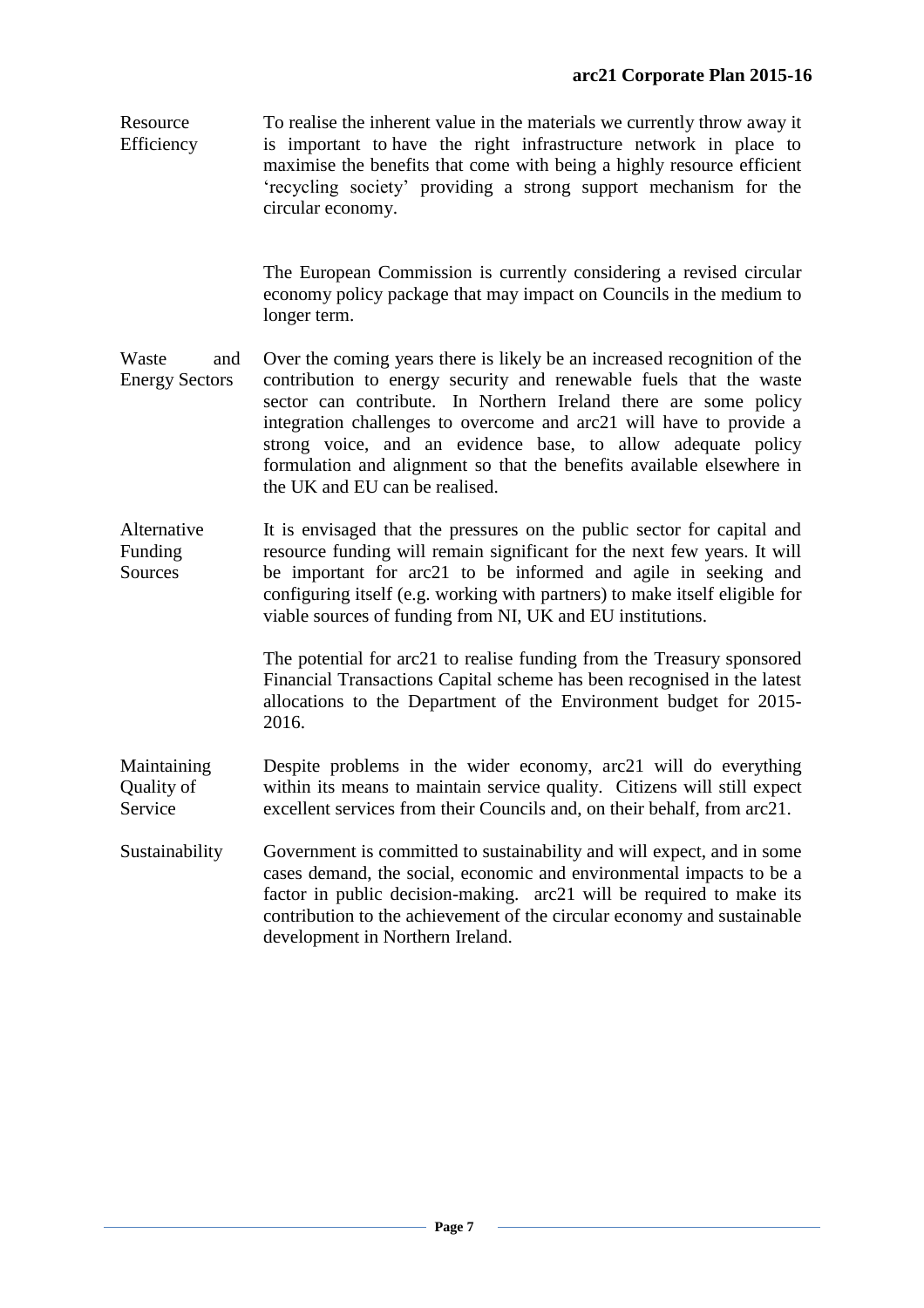Waste Management The Department of the Environment is primarily responsible for the implementation of the Northern Ireland Waste Management Strategy and arc21 will contribute to this through the Waste Programme Board and its sub group, the Waste Coordination Group and other fora.

> There will be no let up in the drive to deal with residual waste and achieve stretching recycling targets for municipal waste. This is necessary to meet targets that will become mandatory under the revised Waste Framework Directive.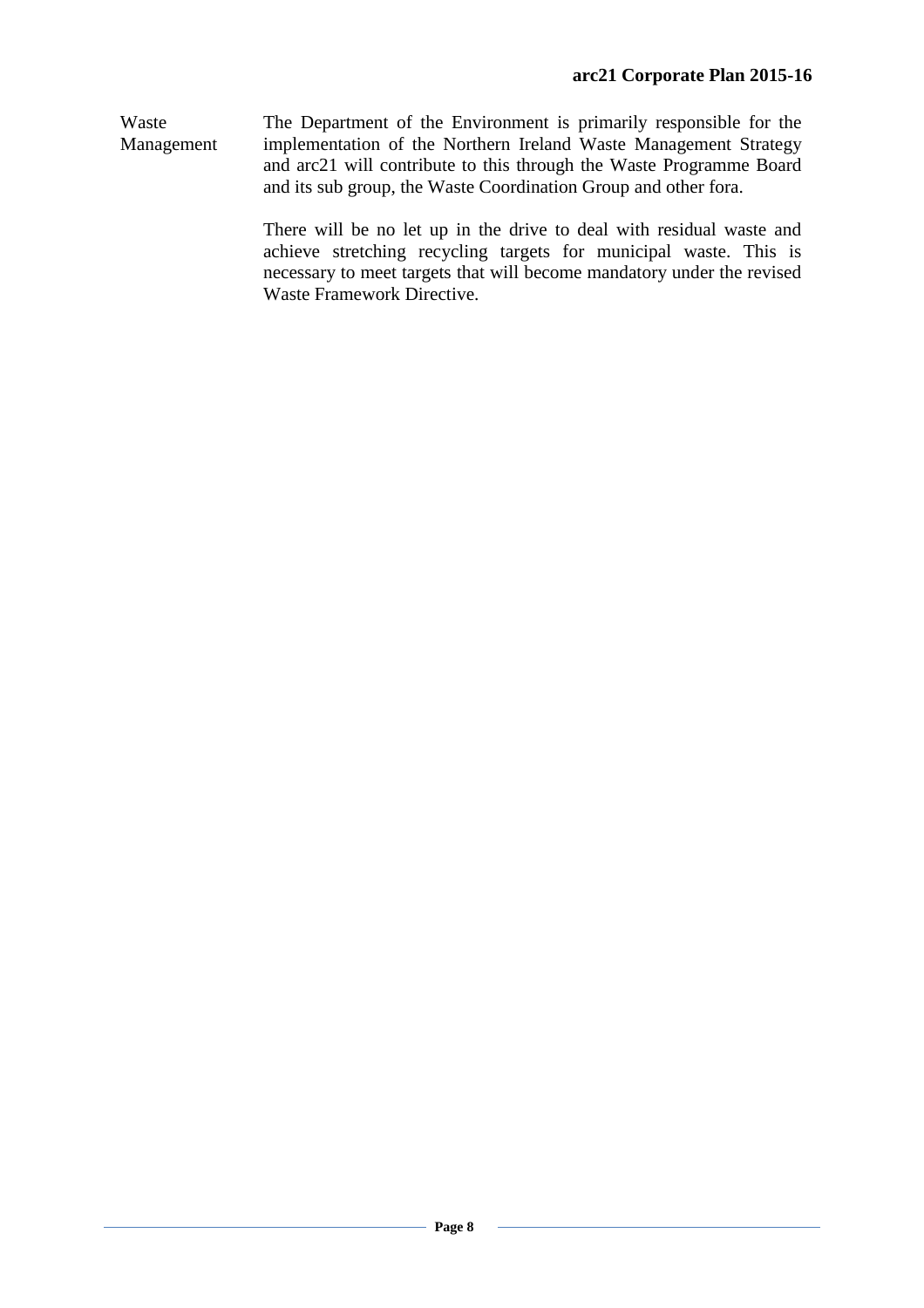# **Strategy Overview**

We have developed a corporate strategy that we believe will deal with some of the issues highlighted above and get the best value possible from the resources allocated to arc21. The overall thrust of the plan lies in a strategy that starts out to do more for our partners and to do it better. This will centre on the core areas of:

- Delivering a strong partnership-based organisation that can make a positive contribution to the circular economy;
- Procuring infrastructure and services for arc21 Constituent Councils;
- Managing contracts for waste recovery and disposal; and
- Influencing policies and resource allocation with a firm conviction that the best future arrangement lies in having a waste disposal authority model subject to continuing consensus within our Councils.

# **Strategic Objectives and Priorities for Action**

In order to be true to our mission, and maintain a focus on the areas that are most important, we have adopted a set of strategic objectives to frame our work over the next planning period 2015-2016. If we can achieve these objectives, we will make great progress towards achieving the arc21 vision.

The first set of objectives is aimed at **serving our customers, community and stakeholders**  and responding to their needs and expectations. We recognise that these can only be achieved in an efficient and effective way by **improving our processes** and **managing our resources** well. Of course none of this will be possible if we do not **develop and motivate our people** by ensuring that they have the capacity to lead, manage and deliver in their area of work.

This overall approach will ensure we have a "balanced strategy".

In summary, we have grouped our 11 objectives into four main sets as follows:

# **Serving Community and Stakeholders (SCS)**

- SCS.1 Maintain and contribute to the implementation of the Waste Management Plan for the period beyond 2015 in compliance with legislative requirements and wider policy objectives.
- SCS.2 Ensure the provision of infrastructure and continuity of services and supplies.
- SCS.3 Promote, educate and influence others on waste minimisation and recovery, both directly and in partnership with others.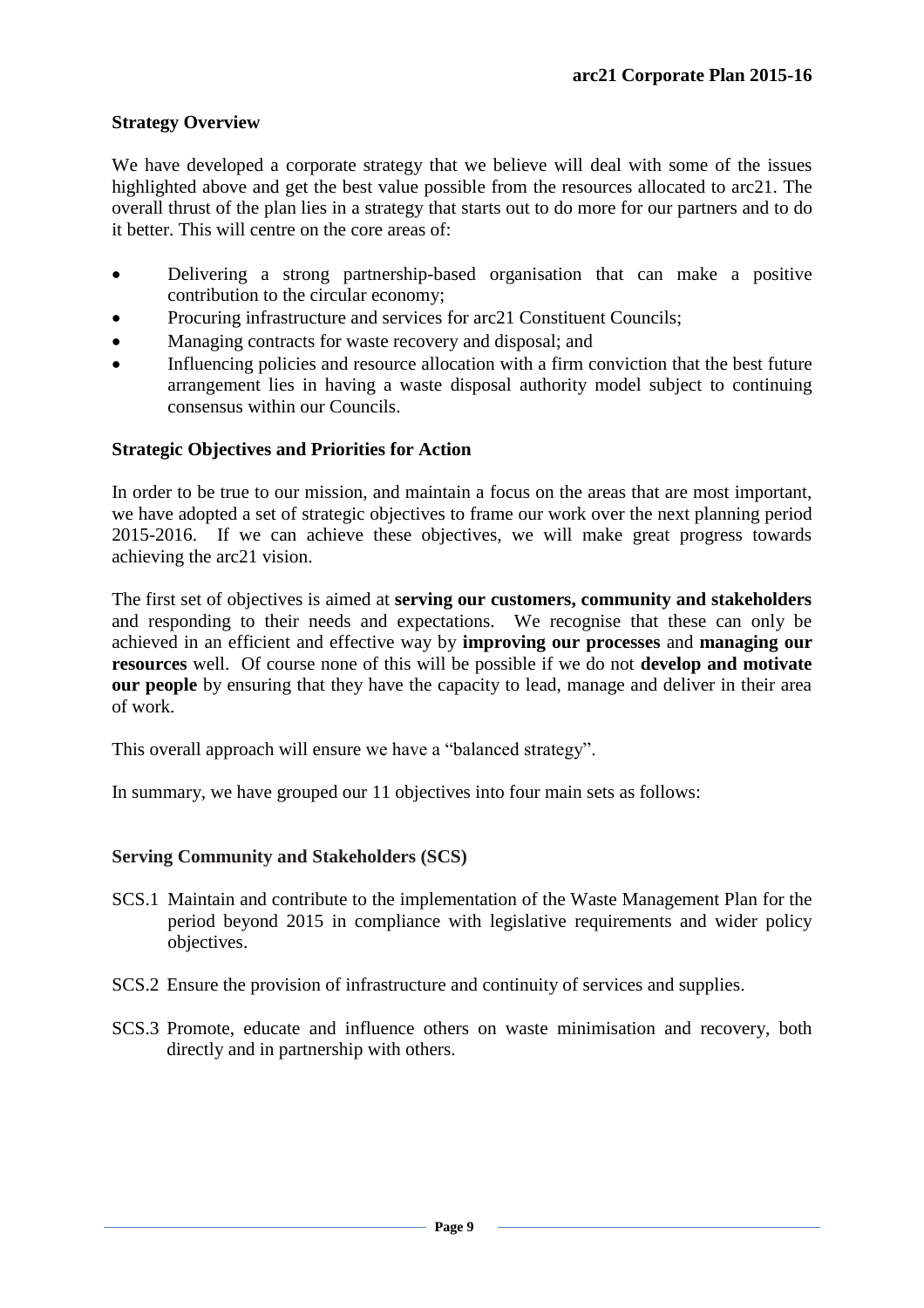# **Improving Processes (IP)**

- IP.1 Strengthen arrangements with all stakeholders to aid delivery of effective and efficient waste management solutions.
- IP.2 Review and modernise arc21 structures and governance processes following the operational commencement of the new 6 constituent councils in April 2015.
- IP.3 Improve the quality and stability of all systems and maintain external quality assurance where appropriate.

# **Learning and Growth (LG)**

- LG.1 Ensure all staff are fully engaged and motivated.
- LG.2 Review organisational design to keep it fresh and fit for purpose.
- LG.3 Provide relevant support for the development of elected Members and Council Officers in their new roles.

# **Managing Resources (MR)**

- MR.1 Achieve financial and performance targets.
- MR.2 Demonstrate high standards of financial assurance and risk management.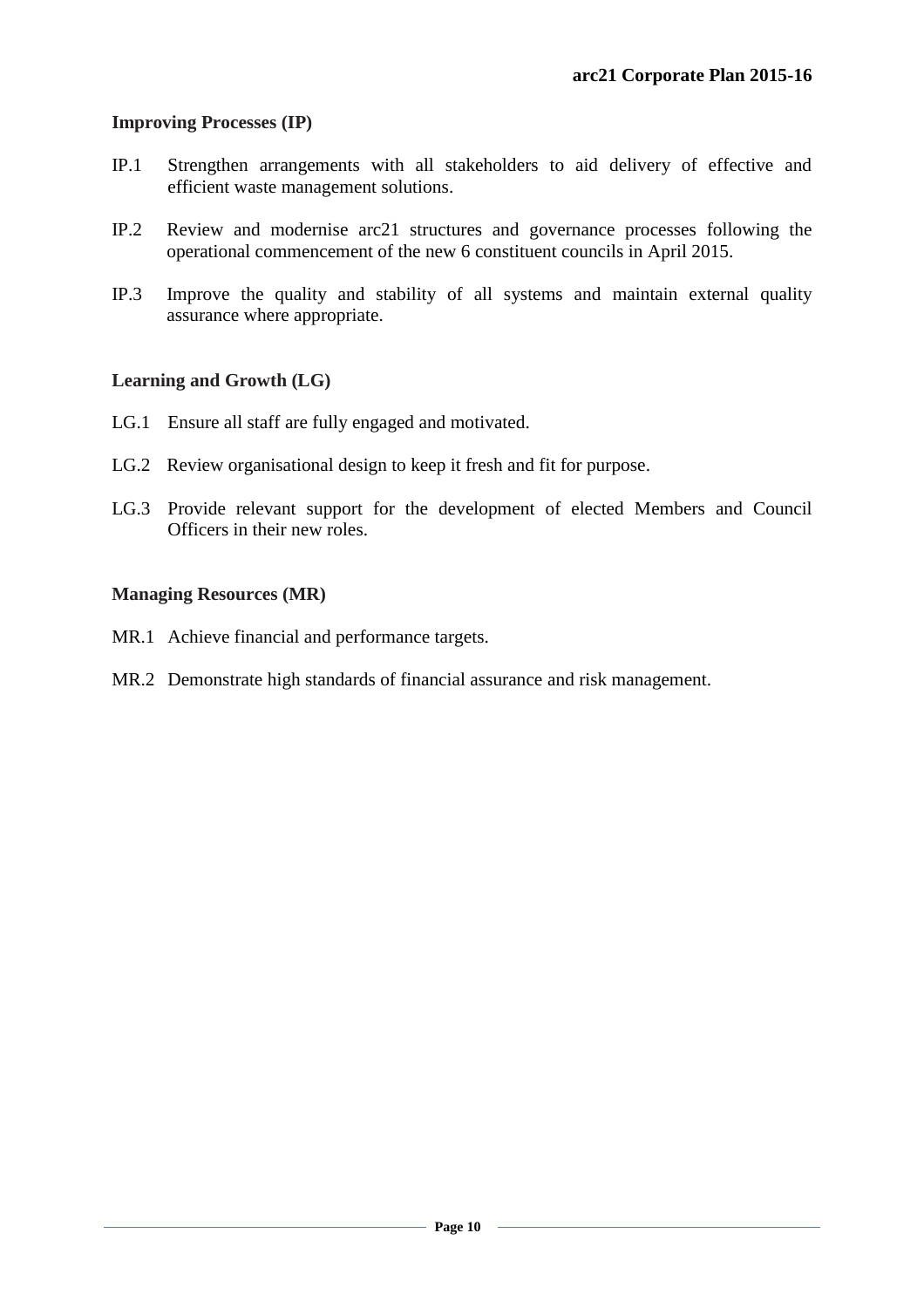#### **Corporate Scorecard for the Period 2015-2016**

The corporate scorecard below is designed to show what we intend to do to achieve our objectives and how we will measure success. This will enable our community and stakeholders to hold us to account for our actions as the corporate plan unfolds.

#### **Serving Community and Stakeholders**

| <b>Objectives</b>                            |              | <b>Priorities for Action</b>                                                                                                                                         | <b>Measures</b>                                                                 | <b>Targets</b>           | <b>Action</b>                                                                              | <b>Revised</b><br><b>Target</b> |
|----------------------------------------------|--------------|----------------------------------------------------------------------------------------------------------------------------------------------------------------------|---------------------------------------------------------------------------------|--------------------------|--------------------------------------------------------------------------------------------|---------------------------------|
| SCS.1<br>Waste<br>Management<br>Plan.        | a)           | Consider if the Waste management Plan requires<br>to be amended in light of the changes to the<br>constituent councils.                                              | Examine context and<br>contents of plan(s)<br>against statutory<br>requirements | Aug 2015                 | Consult with the DOE                                                                       |                                 |
| SCS.2<br>Ensure the<br>provision of          | a)           | Conclude the procurement processes for the<br>provision of services to treat residual waste.                                                                         | Determination of<br>procurement process                                         | Jan/Mar<br>2016          | Progress to the award of the<br>contract                                                   |                                 |
| infrastructure,<br>services and<br>supplies. | $\mathbf{b}$ | Secure regulatory approvals in respect of the<br>permanent treatment infrastructure for organic<br>waste.                                                            | Regulatory approvals in<br>place                                                | Mar 2016                 | Submit relevant applications<br>to the various regulatory<br>authorities                   |                                 |
|                                              | c)           | Ensure the provision of suitable contractual<br>arrangements to process kerbside collected co<br>mingled dry recyclables                                             | Procurement of new<br>contracts for processing<br>of dry recyclables            | Oct/Nov<br>2015          | Progress with the<br>procurement for co-mingled<br>dry recyclables                         |                                 |
|                                              | d)           | Assist councils in consideration of future<br>collection regimes with a particular focus on food<br>waste and dry recyclables.                                       | Consider appropriate<br>research and studies to<br>provide evidence base        | Aug 2015                 | Examine appropriate<br>methodology to undertake<br>work                                    |                                 |
|                                              | e)           | Identify and maximise funding support by<br>continuing engagement with Local Government,<br>Central Government, European Commission and<br>other strategic partners. | <b>Utilise Financial</b><br><b>Transactions Capital</b><br>Funding              | Ongoing to<br>March 2016 | <b>Engage with Central</b><br>Government to progress<br>application for funding<br>support |                                 |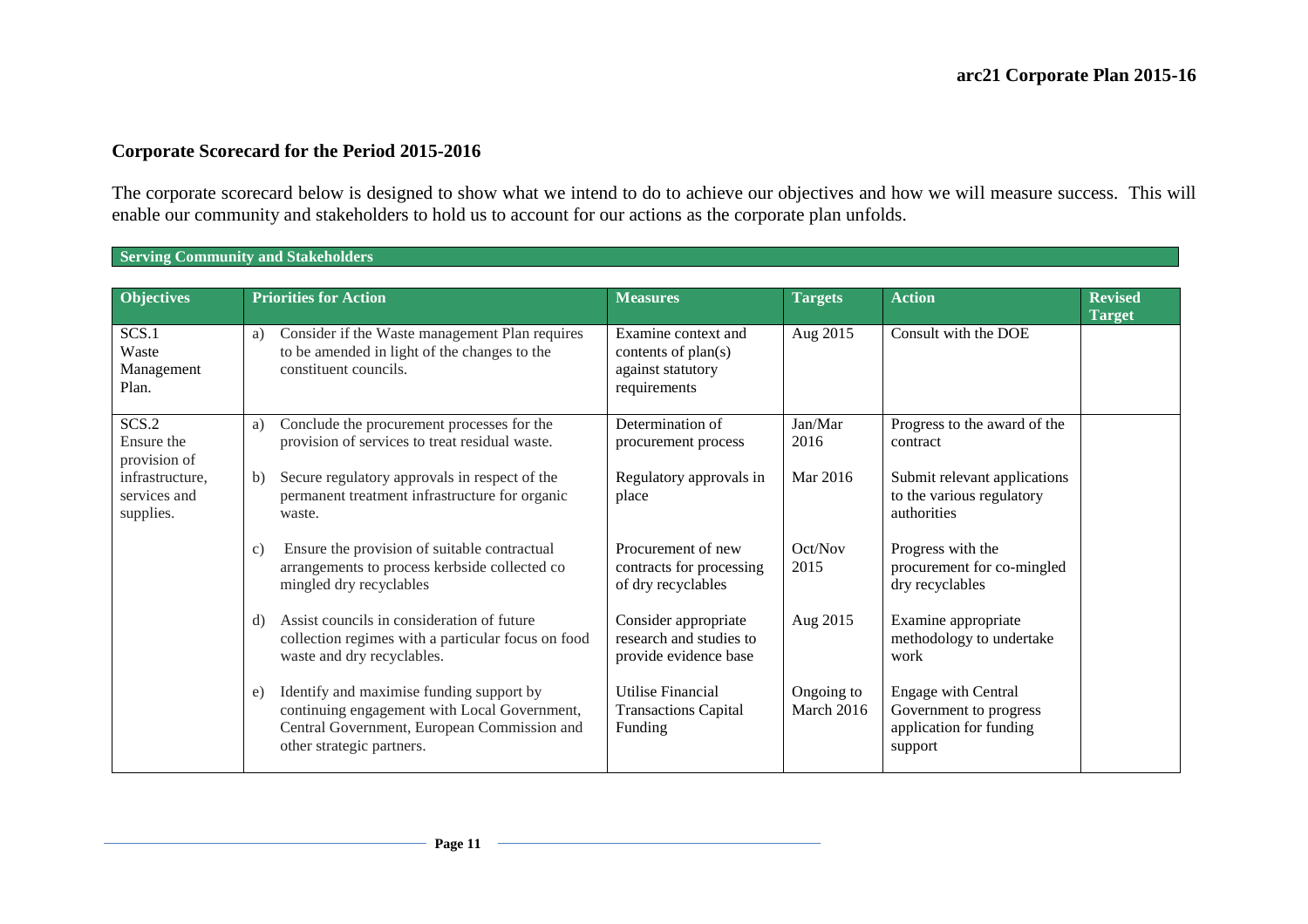| <b>Objectives</b>                                             |    | <b>Priorities for Action</b>                                                                                                    | <b>Measures</b>                                                                                     | <b>Targets</b>                                                       | <b>Action</b>                                                                        | <b>Revised</b><br><b>Target</b> |
|---------------------------------------------------------------|----|---------------------------------------------------------------------------------------------------------------------------------|-----------------------------------------------------------------------------------------------------|----------------------------------------------------------------------|--------------------------------------------------------------------------------------|---------------------------------|
|                                                               | f) | Update and Maintain accredited quality standards<br>for the provision of services.                                              | <b>ISO 9001</b>                                                                                     | Mar 2016                                                             | Arrange appropriate external<br>audit inspections                                    |                                 |
|                                                               |    |                                                                                                                                 | Maintain Governance<br>Excellence                                                                   | Mar 2016                                                             | Arrange appropriate external<br>audit inspections                                    |                                 |
|                                                               | g) | Continue to provide high standard of service to<br>key stakeholders.                                                            | <b>Customer Surveys</b>                                                                             | 90%<br>satisfaction<br>level                                         | Undertake survey in Jan/Feb<br>2016                                                  |                                 |
| SCS.3<br>Promote, educate<br>and influence<br>others on waste | a) | Focus on activities associated with the residual<br>waste treatment project and improvements to<br>enhance materials recycling. | Implementation of<br>communications plan                                                            | Ongoing to<br>Mar 2016                                               | <b>Maintain Communications</b><br>Plan in conjunction with the<br>Bidder.            |                                 |
| minimisation and<br>recovery.                                 | b) | Participate in regional and sub-regional initiatives<br>in conjunction with partners.                                           | Develop a campaign<br>aimed at improving<br>participation and capture<br>of targeted material       | 1 campaign<br>per annum                                              | Develop campaign in<br>conjunction with Council<br><b>Officers</b>                   |                                 |
|                                                               | C) | Provide a mobile education vehicle service and<br>ensure equitable access to Constituent Councils.                              | Ensure mobile vehicle is<br>available for use by all<br>constituent councils<br>throughout the year | Minimum of<br>200 days per<br>annum usage<br>and in 200<br>locations | Develop and maintain a<br>programme of visits to<br><b>Constituent Council areas</b> |                                 |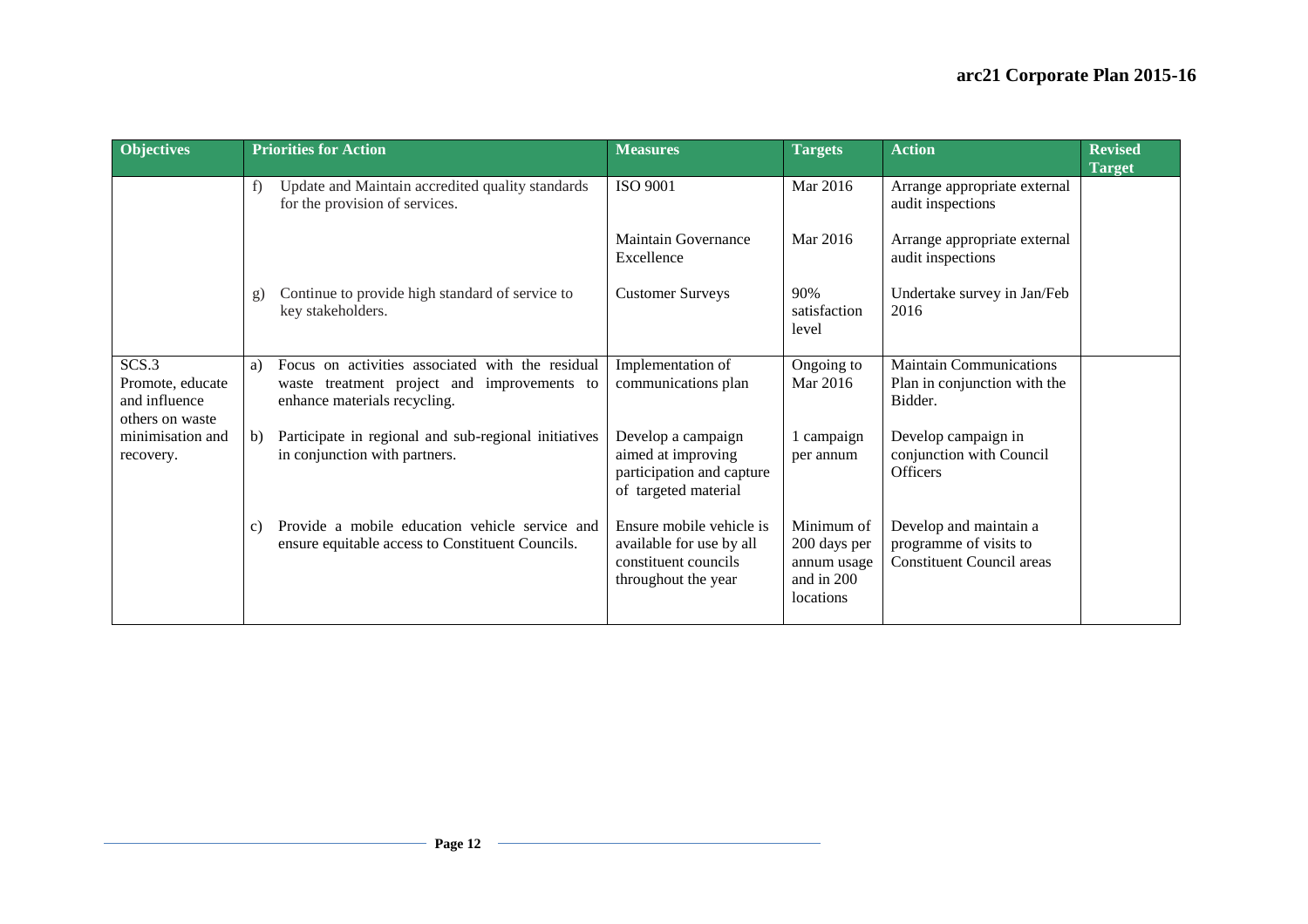| <b>Objectives</b>                                | <b>Priorities for Action</b>                                                                                                                                         | <b>Measures</b>                                                                                                                        | <b>Targets</b>                                             | <b>Action</b>                                                                                                       | <b>Revised</b><br><b>Target</b> |
|--------------------------------------------------|----------------------------------------------------------------------------------------------------------------------------------------------------------------------|----------------------------------------------------------------------------------------------------------------------------------------|------------------------------------------------------------|---------------------------------------------------------------------------------------------------------------------|---------------------------------|
| IP.1<br>Strengthen<br>Stakeholder<br>Engagement. | Continue to provide a central conduit for<br>a)<br>interaction with Local Government, Central<br>Government and other agencies on issues of<br>mutual interest.      | Attendance at various<br>stakeholder forums e.g.<br>Waste Programme<br>Board, Waste<br>Coordinating Group and<br><b>Working Groups</b> | 100%<br>attendance<br>Monitor<br>relevant<br>consultations | Attend relevant meetings,<br>conferences and other fora<br>Consider and respond to<br>formal relevant consultations |                                 |
|                                                  | Continue to work with other Local Government<br>b)<br>bodies e.g. NILGA, SOLACE, TAG on issues of<br>mutual interest.                                                | Membership of relevant<br>bodies                                                                                                       | Ongoing to<br>Mar 2016                                     | Attend relevant meetings of<br>such fora                                                                            |                                 |
|                                                  | Continue to engage with Non-Government<br>c)<br>Organisations (NGO's), professional bodies, trade<br>organisations, pressure groups and other similar                | Membership of relevant<br>bodies<br>Identification and                                                                                 | Ongoing to<br>Mar 2016<br>Ongoing to                       | Attend relevant meetings of<br>such fora<br>Attend relevant meetings of                                             |                                 |
|                                                  | groups on matters of mutual interest.                                                                                                                                | attendance at various<br>events and forums                                                                                             | Mar 2016                                                   | such fora                                                                                                           |                                 |
|                                                  | Strengthen the development of robust relationships<br>d)<br>with private sector and voluntary sector partners<br>including existing and potential service providers. | Identification and<br>attendance at various<br>events and forums                                                                       | Ongoing to<br>Mar 2016                                     | Attend relevant meetings of<br>such fora and avail of<br>opportunities that arise to<br>engage with the sector      |                                 |

#### **Improving Processes**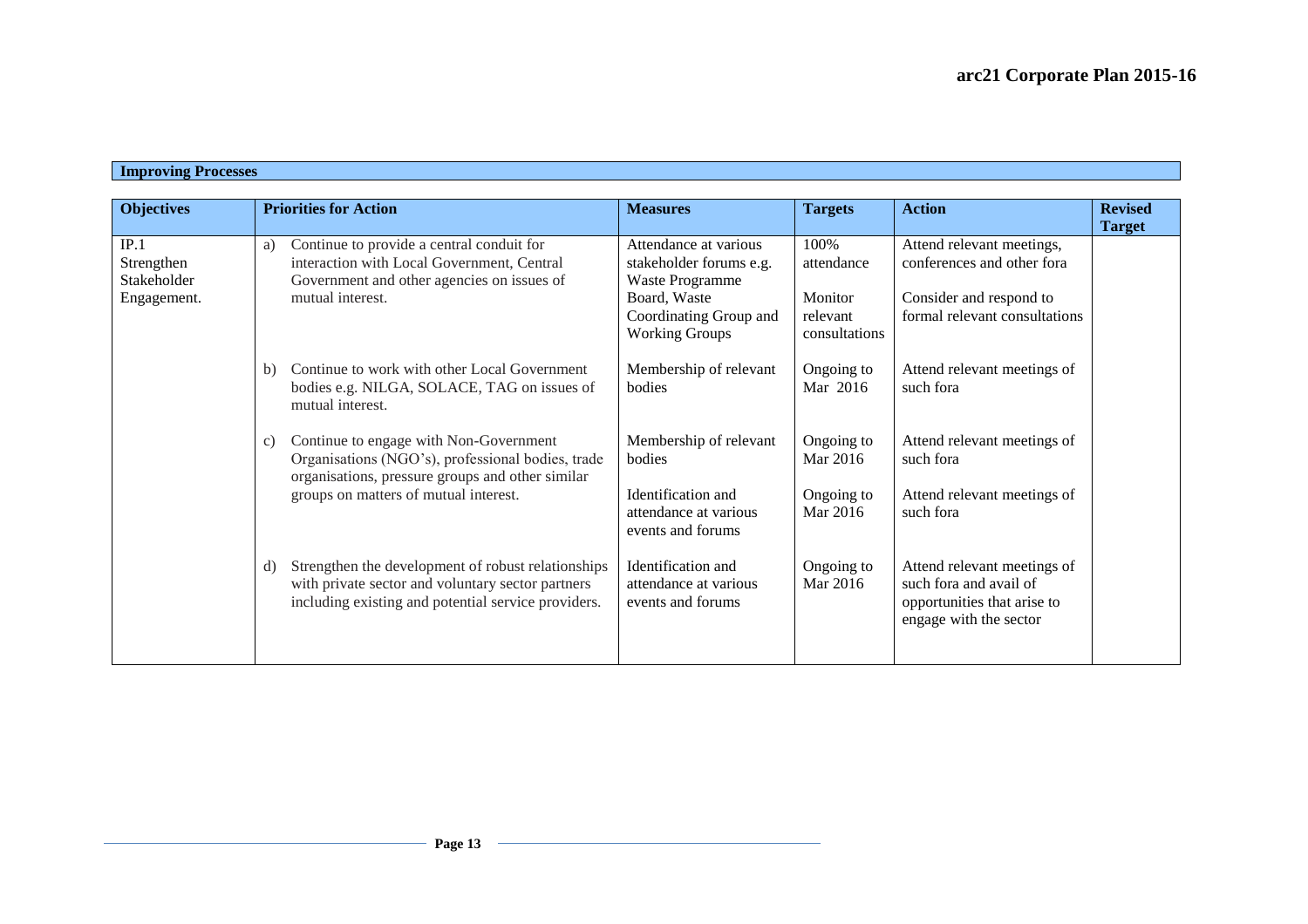| <b>Objectives</b>                                                                   | <b>Priorities for Action</b>                                                                                              | <b>Measures</b>                                  | <b>Targets</b>       | <b>Action</b>                                                                                | <b>Revised</b><br><b>Target</b> |
|-------------------------------------------------------------------------------------|---------------------------------------------------------------------------------------------------------------------------|--------------------------------------------------|----------------------|----------------------------------------------------------------------------------------------|---------------------------------|
| IP.2<br>Review and<br>modernise arc21<br>structures and<br>governance<br>processes. | Review of governance structures and decision<br>a)<br>making processes aligned to the RPA<br>transformation arrangements. | Governance action plan<br>agreed and implemented | Jun 2015             | Engage with Council<br>Officers and Joint<br>Committee                                       |                                 |
| IP.3<br>Improve quality and<br>stability of systems.                                | Review and improve robustness and resilience of<br>a)<br>procedures and systems.                                          | Complete review process<br>Implement Outcome of  | Jun 2015<br>Jun 2015 | New system being procured<br>and will be incorporated as<br>required<br>Implement new system |                                 |
|                                                                                     |                                                                                                                           | Review                                           |                      |                                                                                              |                                 |

# **Learning & Growth Executive Contract of the Contract of the Contract of the Contract of the Contract of the Contract of the Contract of the Contract of the Contract of the Contract of the Contract of the Contract of the**

| <b>Priorities for Action</b>                             | <b>Measures</b>                                                                                                                                                                                                                                                                              | <b>Targets</b>                                                                                                    | <b>Action</b>          | <b>Revised</b>                                                                                                                                                                     |
|----------------------------------------------------------|----------------------------------------------------------------------------------------------------------------------------------------------------------------------------------------------------------------------------------------------------------------------------------------------|-------------------------------------------------------------------------------------------------------------------|------------------------|------------------------------------------------------------------------------------------------------------------------------------------------------------------------------------|
|                                                          |                                                                                                                                                                                                                                                                                              |                                                                                                                   |                        | <b>Target</b>                                                                                                                                                                      |
| Provide an effective staff communications strategy<br>a) | Deliver regular briefings                                                                                                                                                                                                                                                                    | Quarterly                                                                                                         | Undertake formal staff |                                                                                                                                                                                    |
| to include all RPA developments as they arise.           | to staff                                                                                                                                                                                                                                                                                     |                                                                                                                   | meetings               |                                                                                                                                                                                    |
|                                                          |                                                                                                                                                                                                                                                                                              |                                                                                                                   |                        |                                                                                                                                                                                    |
| b)                                                       | Undertake staff                                                                                                                                                                                                                                                                              | Annually                                                                                                          |                        |                                                                                                                                                                                    |
|                                                          |                                                                                                                                                                                                                                                                                              |                                                                                                                   |                        |                                                                                                                                                                                    |
|                                                          |                                                                                                                                                                                                                                                                                              |                                                                                                                   |                        |                                                                                                                                                                                    |
|                                                          | Plans                                                                                                                                                                                                                                                                                        |                                                                                                                   |                        |                                                                                                                                                                                    |
|                                                          |                                                                                                                                                                                                                                                                                              |                                                                                                                   |                        |                                                                                                                                                                                    |
|                                                          |                                                                                                                                                                                                                                                                                              |                                                                                                                   |                        |                                                                                                                                                                                    |
|                                                          |                                                                                                                                                                                                                                                                                              |                                                                                                                   |                        |                                                                                                                                                                                    |
|                                                          |                                                                                                                                                                                                                                                                                              |                                                                                                                   |                        |                                                                                                                                                                                    |
|                                                          |                                                                                                                                                                                                                                                                                              |                                                                                                                   |                        |                                                                                                                                                                                    |
|                                                          | Provide training programme for staff to develop<br>skills, knowledge and competency to meet the<br>ongoing needs of their job and anticipated<br>changes.<br>Review developments in procurement and contract<br>$\mathbf{C}$<br>management and update internal procedures as<br>appropriate. | appraisals and implement<br>Personal Development<br>Undertake<br>biannual<br>review of<br>procurement<br>case law | Biannually             | Carry out appraisals, review<br>training needs of staff and<br>agree personal development<br>plans<br>Engage with legal advisors<br>and attend relevant courses<br>and conferences |

<u> 1980 - Johann Barn, amerikan personal (</u>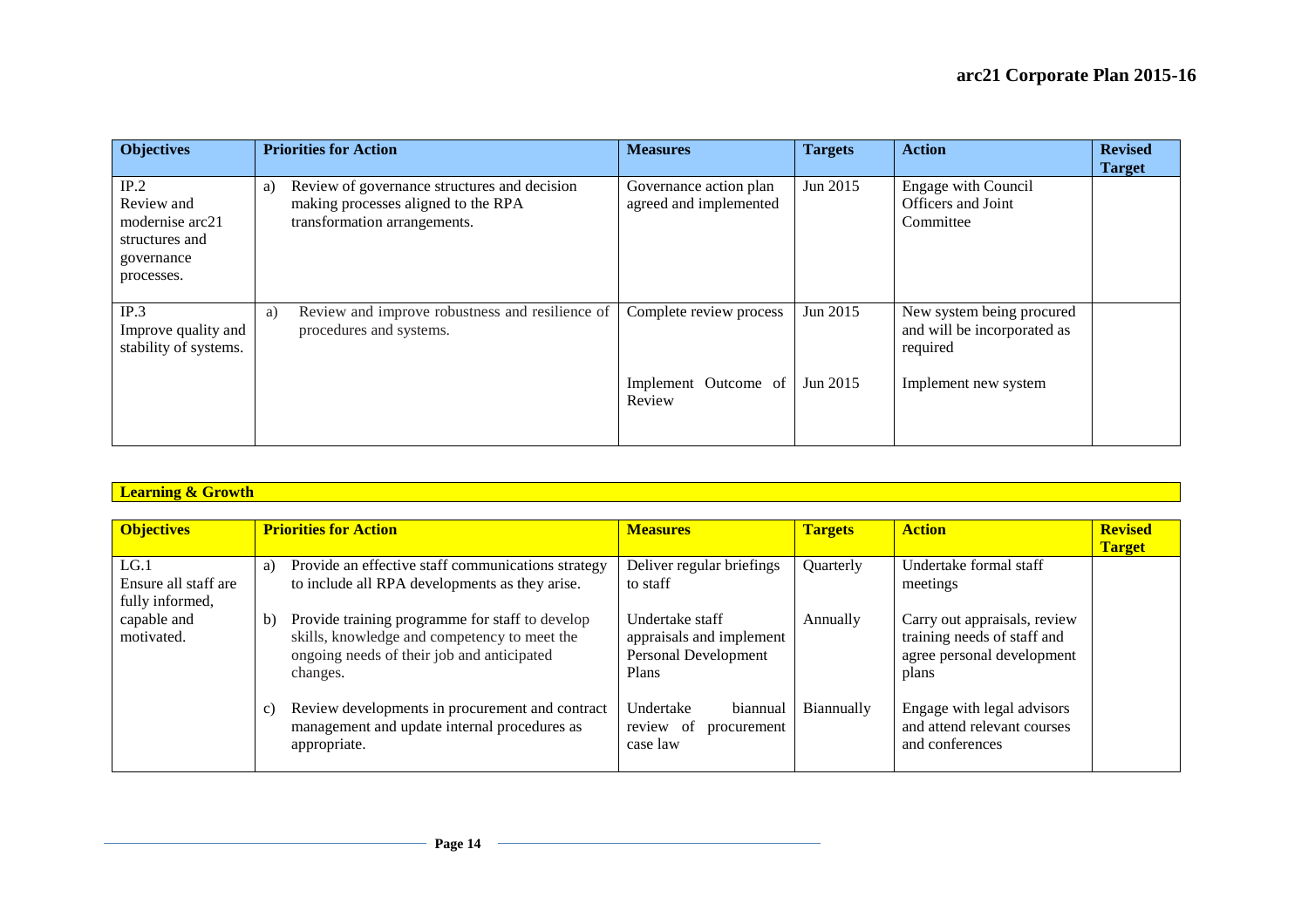| <b>Objectives</b>                                                                                                  | <b>Priorities for Action</b><br><b>Measures</b>                                                                                                                               | <b>Targets</b>                                                                                                                   | <b>Action</b>                                                                                                                                                                                                                                                                 | <b>Revised</b><br><b>Target</b> |
|--------------------------------------------------------------------------------------------------------------------|-------------------------------------------------------------------------------------------------------------------------------------------------------------------------------|----------------------------------------------------------------------------------------------------------------------------------|-------------------------------------------------------------------------------------------------------------------------------------------------------------------------------------------------------------------------------------------------------------------------------|---------------------------------|
|                                                                                                                    | Ensure that appropriate recruitment procedures are<br>d)<br>in place.                                                                                                         | Competence-based<br>As required<br>person specifications                                                                         | As required                                                                                                                                                                                                                                                                   |                                 |
|                                                                                                                    | Undertake initiatives to improve staff morale and<br>e)<br>motivation.                                                                                                        | Levels of attendance<br>No more 7<br>days absence<br>per annum<br>per<br>employee                                                | Provide ongoing support to<br>individual staff members,<br>hold regular staff meetings,<br>conduct return to work<br>interviews, engage with<br>external occupational health<br>service providers and review<br>sickness absence at Senior<br><b>Management Team meetings</b> |                                 |
|                                                                                                                    |                                                                                                                                                                               | <b>Introduce Employee</b><br>Apr 2015<br><b>Assistance Programme</b>                                                             | Agreement with external<br>service provider and<br>implementation of scheme                                                                                                                                                                                                   |                                 |
| LG.2<br>Review<br>organisational<br>design.                                                                        | Review organisation structure to ensure efficient,<br>a)<br>effective and economic use of resources and<br>continuing fitness for purpose.                                    | Ongoing to<br>Keep structure under<br>Mar 2016<br>review in conjunction<br>with developments with<br><b>Constituent Councils</b> | Keep under review<br>developments with new<br>Councils to ensure that the<br>organisation is aligned to<br>them                                                                                                                                                               |                                 |
| $LG.\overline{3}$<br>Support<br>development of<br>elected members<br>and council officers<br>in their arc21 roles. | Produce a bespoke Elected Member Handbook<br>a)<br>Content<br>Develop a strategic briefing process for Chief<br>Develop Draft<br>b)<br>Executives.<br><b>Chief Executives</b> | Jun 2015<br>Develop Handbook<br>May 2015<br>Communications and<br>Governance Plan for                                            | Produce handbook for<br>presentation to Members<br>Consult with Chief<br>Executives to develop and<br>agree a communications<br>strategy                                                                                                                                      |                                 |

<u> 1989 - Johann Barn, mars eta bainar eta idazlea (</u>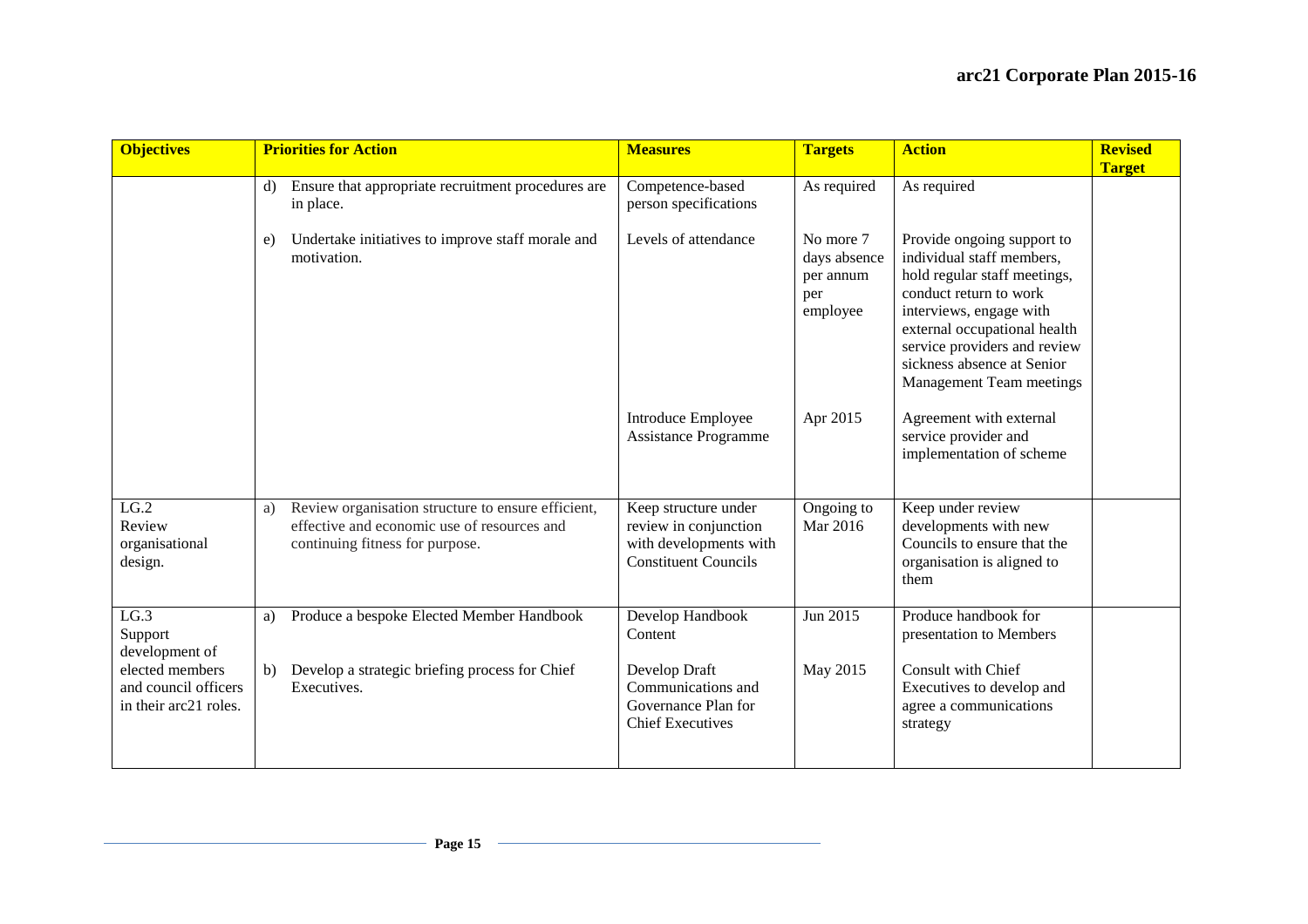| <b>Objectives</b> | <b>Priorities for Action</b>                                                                                                          | <b>Measures</b>                                                                                 | <b>Targets</b>                                  | <b>Action</b>                                                                        | <b>Revised</b><br><b>Target</b> |
|-------------------|---------------------------------------------------------------------------------------------------------------------------------------|-------------------------------------------------------------------------------------------------|-------------------------------------------------|--------------------------------------------------------------------------------------|---------------------------------|
|                   | Ensure that Elected Members and Council Officers<br>$\mathbf{c}$ )<br>are kept appraised of issues relevant to the remit of<br>arc21. | Issue bulletins and<br>communiqués                                                              | In advance<br>of Joint<br>Committee<br>meetings | Consult with Elected<br>Members to develop and<br>agree a communications<br>strategy |                                 |
|                   |                                                                                                                                       | Ensure regular meetings<br>of:<br>Steering Group;<br>Joint Committee;<br><b>Audit Committee</b> | Monthly<br>Monthly<br>Quarterly                 | Organise and attend formal<br>meetings                                               |                                 |
|                   |                                                                                                                                       | Dedicated bilaterals and<br>Council meetings                                                    | At least<br>annually                            | Organise and attend formal<br>meetings                                               |                                 |
|                   |                                                                                                                                       | Dedicated arc21<br>conference                                                                   | Oct 2015                                        | Organise conference                                                                  |                                 |
|                   | Submit collective responses to relevant<br>d)<br>consultation documents as appropriate.                                               | Monitor relevant<br>consultations                                                               | Ongoing to<br>Mar 2016                          | Completion of responses                                                              |                                 |

| <b>Managing Resources</b>                                       |                                                                                                                           |                                                                                          |                                    |                                                                                               |                |  |  |
|-----------------------------------------------------------------|---------------------------------------------------------------------------------------------------------------------------|------------------------------------------------------------------------------------------|------------------------------------|-----------------------------------------------------------------------------------------------|----------------|--|--|
| <b>Objectives</b>                                               | <b>Priorities for Action</b>                                                                                              | <b>Measures</b>                                                                          | <b>Targets</b>                     | <b>Action</b>                                                                                 | <b>Revised</b> |  |  |
| MR.1<br>Achieve financial<br>targets and<br>performance ratios. | Ensure that the financial strategy of the<br>a)<br>organisation is consistent with the needs of the<br>services provided. | Approval of estimated<br>expenditure with key<br>stakeholders<br><b>Managing Budgets</b> | Annually<br>Ongoing to<br>Mar 2016 | Gain approval of Constituent<br>Councils to Revenue<br>Estimates<br>Monitor budgets regularly | <b>Target</b>  |  |  |

<u> 1989 - Johann Barn, mars and de Branch Barn, mars and de Branch Barn, mars and de Branch Barn, mars and de Br</u>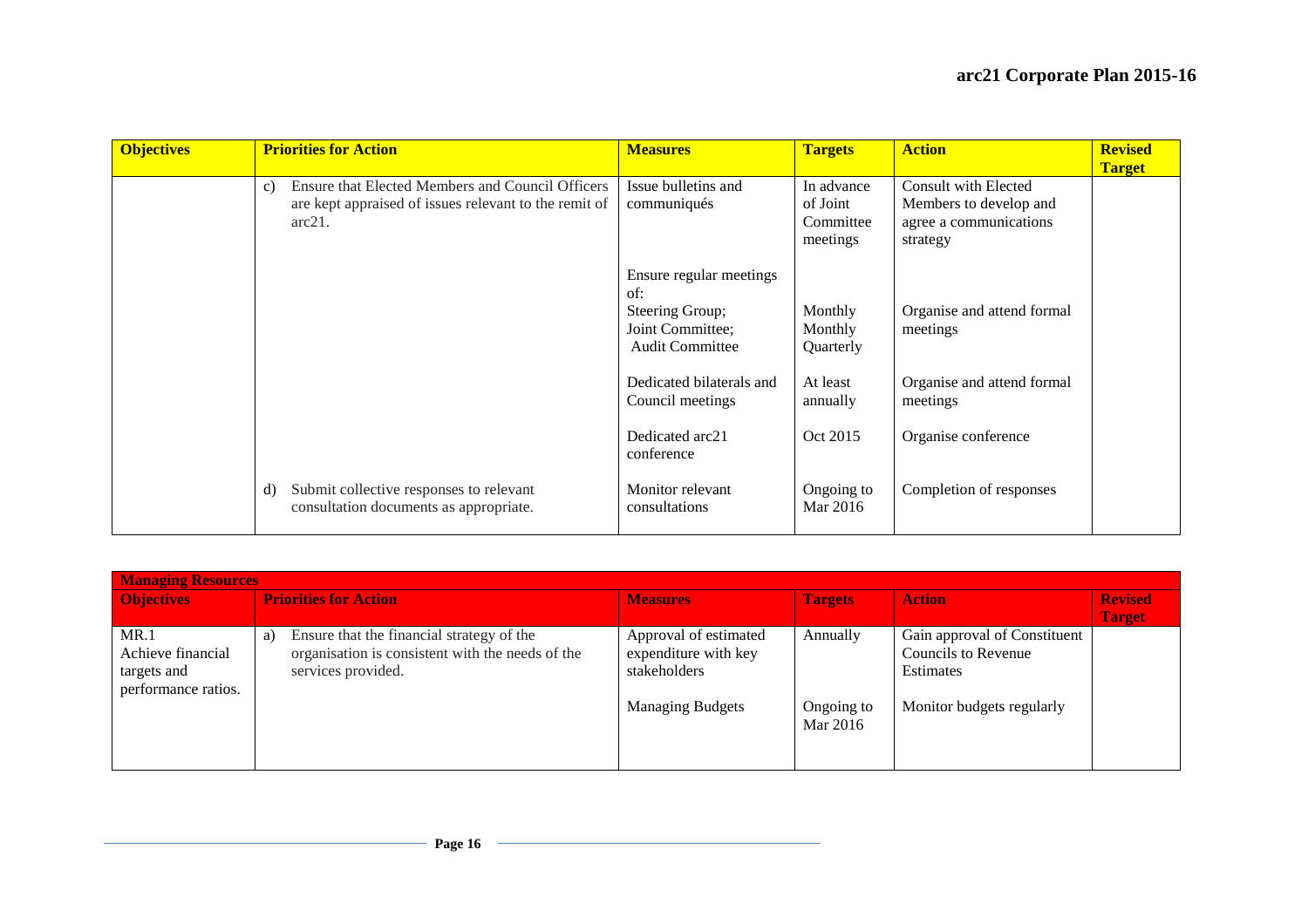|                                                                                           | <b>Managing Resources</b>                                                               |                                                                               |                                              |                                                                                                                                                       |                |  |  |
|-------------------------------------------------------------------------------------------|-----------------------------------------------------------------------------------------|-------------------------------------------------------------------------------|----------------------------------------------|-------------------------------------------------------------------------------------------------------------------------------------------------------|----------------|--|--|
| <b>Objectives</b>                                                                         | <b>Priorities for Action</b>                                                            | <b>Measures</b>                                                               | <b>Targets</b>                               | <b>Action</b>                                                                                                                                         | <b>Revised</b> |  |  |
|                                                                                           |                                                                                         | <b>Monitor Contractual KPI</b><br>Ratios                                      | Ongoing to<br>Mar 2016                       | Set targets, monitor actual<br>activity throughout the year<br>and report regularly                                                                   | <b>Target</b>  |  |  |
|                                                                                           | Implement range of Key Performance Indicators to<br>b)<br>drive continuous improvement. | Compliance with<br>suppliers' contractual<br>payment terms                    | 80% of<br>approved<br>invoices               | Monitor length of time taken<br>to pay suppliers invoices<br>correctly presented                                                                      |                |  |  |
|                                                                                           |                                                                                         | Successful collection of<br>income                                            | Collection of<br>debts within<br>30 days     | Monitor length of time taken<br>to receive payments from<br>customers                                                                                 |                |  |  |
| MR.2<br>Demonstrate high<br>standard of<br>financial assurance<br>and risk<br>management. | Maintain financial systems and controls that meet<br>a)<br>public accounting standards. | Status of audited<br>accounts in compliance<br>with accounting<br>regulations | On time and<br>unqualified                   | Present Accounts in full<br>compliance with accounting<br>regulations and the Accounts<br>Directive issued by the<br>Department of the<br>Environment |                |  |  |
|                                                                                           | Manage corporate risks.<br>b)                                                           | <b>Monitor Risk Registers</b><br>and Risk Action Plans                        | Quarterly                                    | Engage with Internal Audit<br>and the Audit Committee                                                                                                 |                |  |  |
|                                                                                           | Continue development of Internal Audit Strategy.<br>c)                                  | Implementation of<br>internal audit strategy                                  | Ongoing to<br>Mar 2016                       | Engage formally with<br>Internal Audit to review<br>strategy                                                                                          |                |  |  |
|                                                                                           |                                                                                         | Monitoring of internal<br>and external Audit<br>Recommendations               | Quarterly by<br>Senior<br>Management<br>Team | Engage formally with<br>Internal Audit to review<br>position                                                                                          |                |  |  |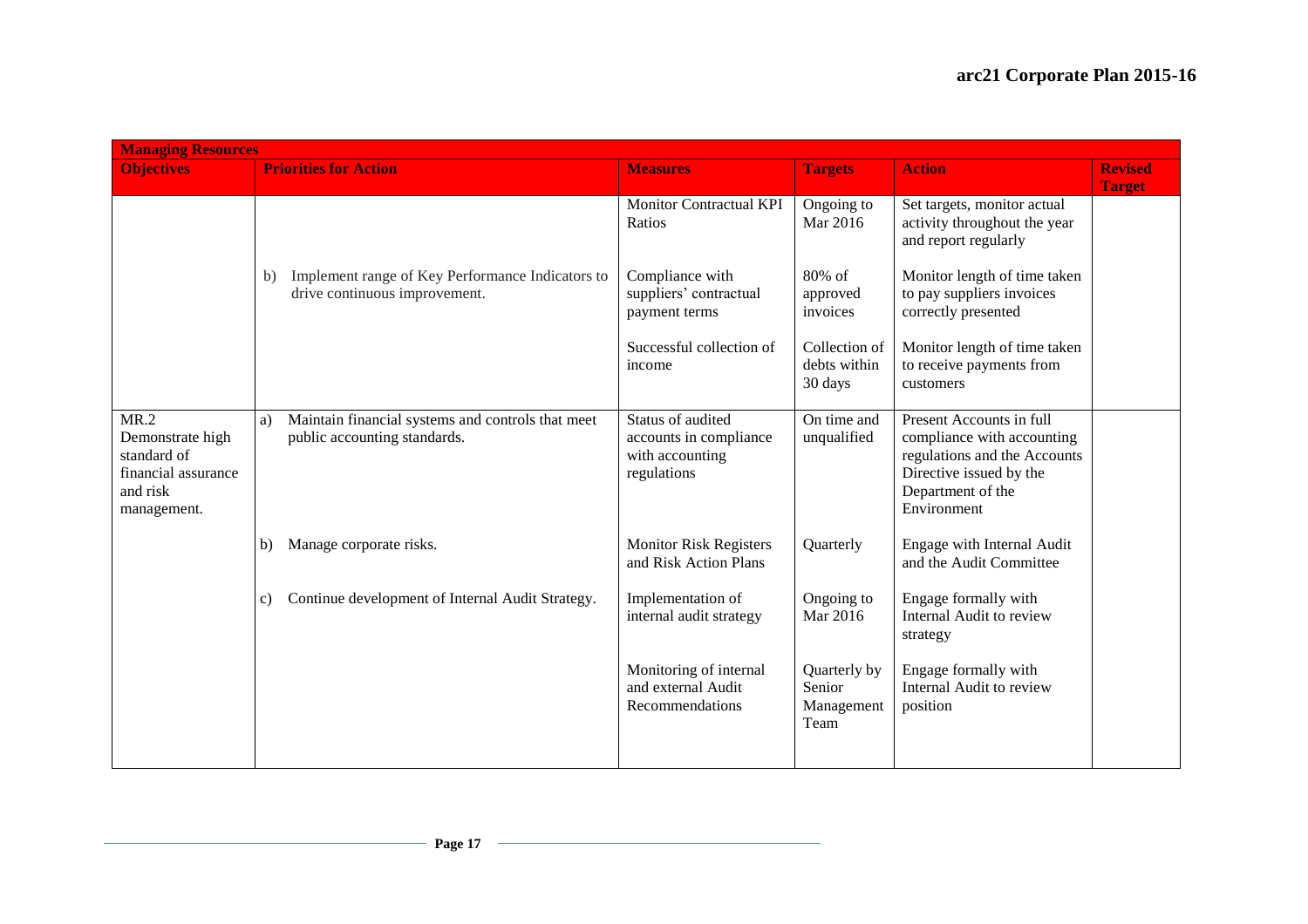| <b>Managing Resources</b> |                                                                                                                                                |                                                                  |                                        |                                                                                                      |                                 |
|---------------------------|------------------------------------------------------------------------------------------------------------------------------------------------|------------------------------------------------------------------|----------------------------------------|------------------------------------------------------------------------------------------------------|---------------------------------|
| <b>Objectives</b>         | <b>Priorities for Action</b>                                                                                                                   | <b>Measures</b>                                                  | <b>Targets</b>                         | <b>Action</b>                                                                                        | <b>Revised</b><br><b>Target</b> |
|                           |                                                                                                                                                | Monitoring of internal<br>and external Audit<br>Recommendations. | 6-monthly<br>by the Audit<br>Committee | Undertake a formal review                                                                            |                                 |
|                           | Ensure maintenance of arrangements for a<br>d)<br>dedicated forum to undertake scrutiny of financial<br>and associated risk management issues. | Provision of effective<br><b>Audit Committee</b>                 | Annual<br>review                       | Undertake a formal review                                                                            |                                 |
|                           |                                                                                                                                                | Provision of effective<br>internal audit service                 | Annual<br>review                       | Update the formal<br>governance statement taking<br>into account developments<br>throughout the year |                                 |
|                           |                                                                                                                                                | Formal Governance<br>Statement                                   | Updated<br>annually                    | Prepare and present financial<br>reports to the Audit<br>Committee                                   |                                 |
|                           |                                                                                                                                                | Financial reporting to<br><b>Audit Committee</b>                 | Quarterly                              | Organise formal Audit<br>Committee meetings to<br>update the Committee                               |                                 |

<u> 1980 - Johann Barbara, martxa alemaniar a</u>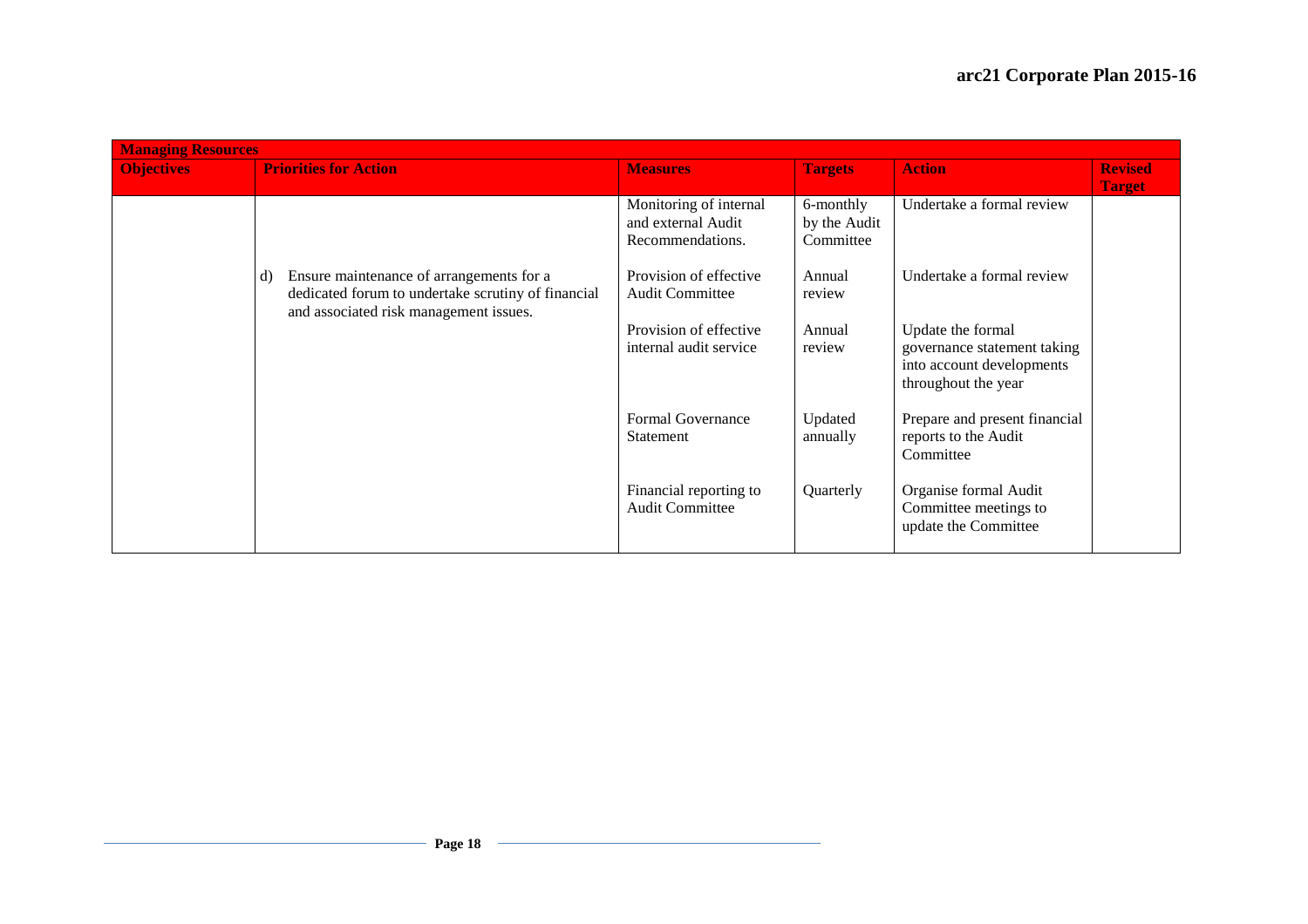# **Making it Happen**

The Corporate Plan is a strategic document that shows how arc21 plans to organise itself to serve its members and the eastern region community over the next year. arc21 will regularly review its financial, accommodation and human resources to maintain a sustainable balance between service expectation and the mix of resources available to deliver.

Our commitment to regular review of progress against the plan is based on the schedule indicated in Table 2 below.

| <b>Planning Level</b> | <b>Involvement and Expectation</b>                                                                                                                                |  |
|-----------------------|-------------------------------------------------------------------------------------------------------------------------------------------------------------------|--|
| <b>Members</b>        | Six monthly review of performance against Corporate and<br><b>Business Plans.</b><br>Annual review of the Corporate Plan by Joint Committee<br>members each year. |  |
| <b>Steering Group</b> | Six monthly review of performance against Corporate and<br><b>Business Plans.</b><br>Annual review of the Corporate Plan by Steering Group<br>members each year.  |  |
| <b>Managers</b>       | Quarterly review of performance against Corporate and<br><b>Business Plans.</b>                                                                                   |  |
| <b>Staff</b>          | Annual review of Corporate Plan and involvement in<br>developing specific activities in support of the Business<br>and Service Plans.                             |  |

*Table 2: arc21 Planning and Review Cycle*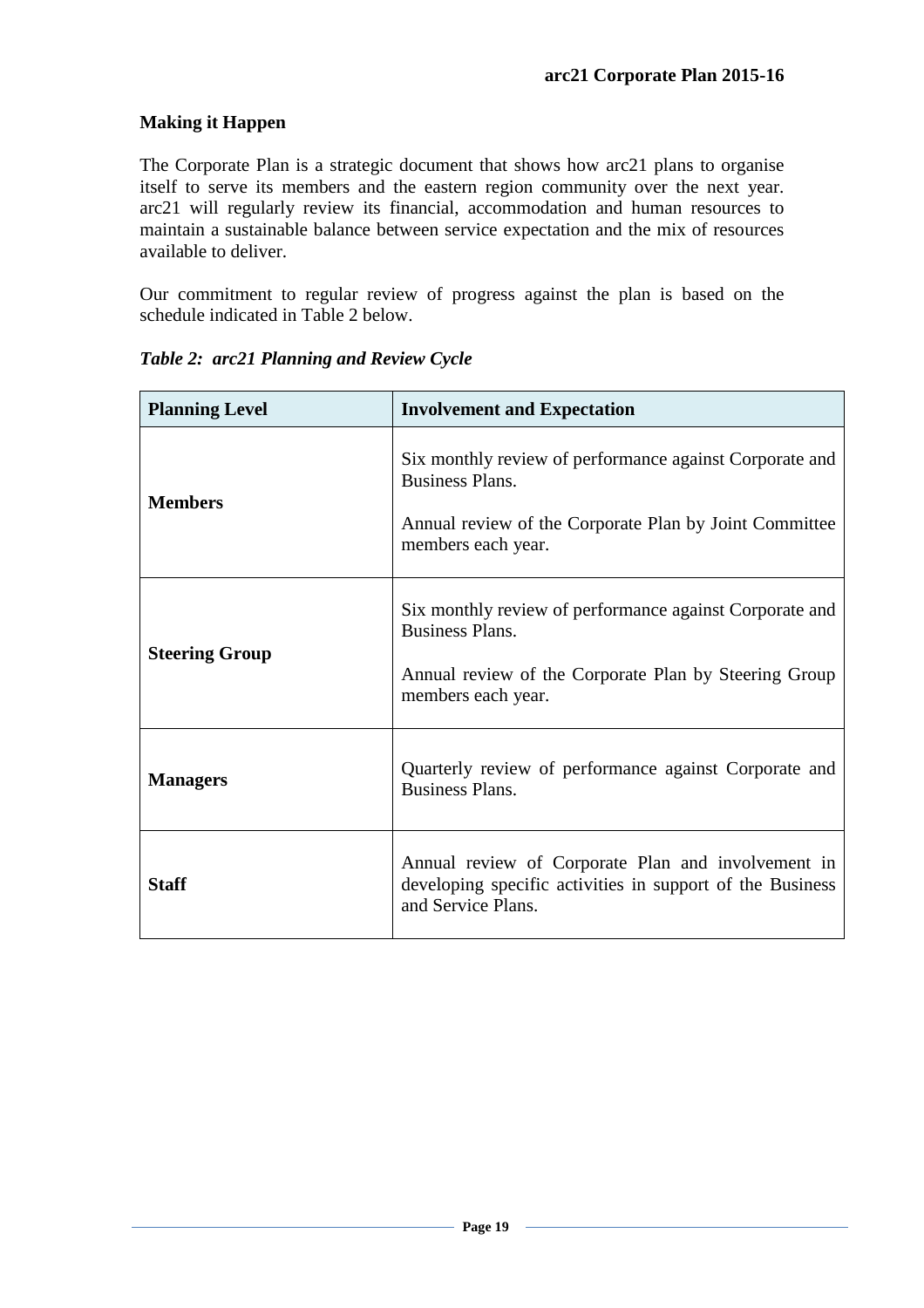# **Appendix I**

#### **Profile of arc21**

Following the formal decision by the new 6 Councils to reconstitute arc21 in line with the new Council structures becoming operational in April 2015, engagement took place with the Department of the Environment to ensure that the necessary changes to the vires were made that would enable arc21 to become fully functional.

The 6 Constituent Councils approved the Terms of Agreement, under which the arrangements with arc21 and between each Council would be operated and these Terms of Agreement formed the basis upon which the Department was able to issue a new Statutory Instrument- the Local Government (Constituting a Joint Committee a Body Corporate) Order (Northern Ireland) 2015.

This Order became effective on 1 April 2015.

**The Constituent Councils of arc21, following the reform of local government, are as shown below.**

Antrim and Newtownabbey Borough Council Ards and North Down Borough Council Belfast City Council Lisburn & Castlereagh City Council Mid & East Antrim Borough Council Newry, Mourne and Down District Council

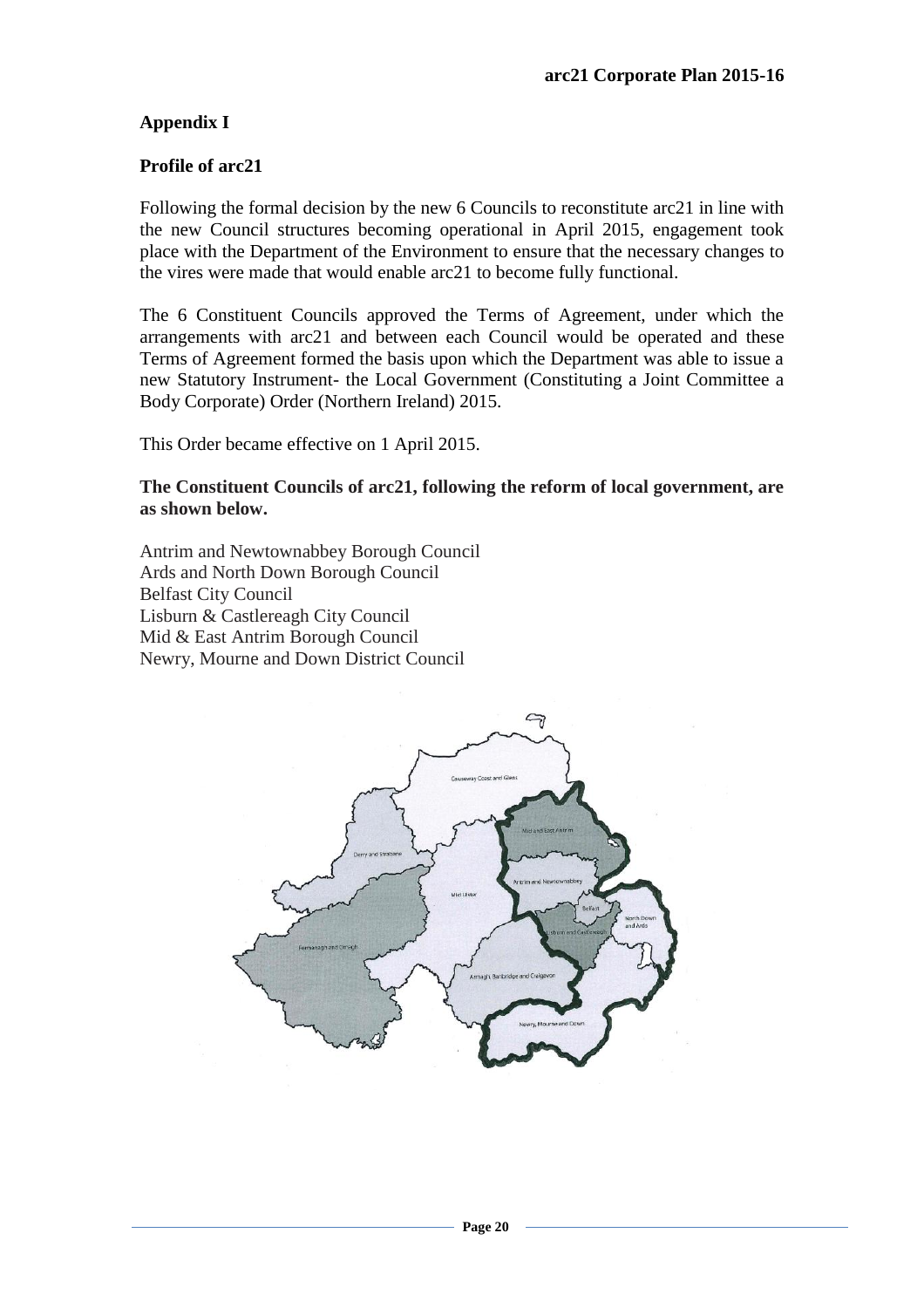# **Statistics**

The population in the arc21 administrative area is 1,079,800 which is the equivalent of 59% of the population in Northern Ireland.

The arc21 Constituent Councils managed 554,906 tonnes of municipal waste in 2013- 2014 which accounts for just over 60% of the waste managed by all the Councils in Northern Ireland. The collective household recycling rate for the arc21 administrative area is 41.4% for the year 2013-2014.

# **Organisational Chart**



# Joint Committee

The Joint Committee is made up of 18 Elected Members nominated from each of the Constituent Councils and is the formal decision making body.

# Audit Committee

The Audit Committee is a key component of the corporate governance arrangements within arc21 and is made up of Elected Members from the Joint Committee supported by a range of Officers with relevant financial technical, management and operational skills to facilitate their requirements.

# **arc21 Establishment**

The staff at arc21 is responsible for the day to day functional activities of the organisation, led by the Chief Executive.

#### Steering Group

The Steering Group comprises the Chief Executives and Directors from each of the Constituent Councils and is the key vehicle for discussion and recommendations being prepared for the Joint Committee.